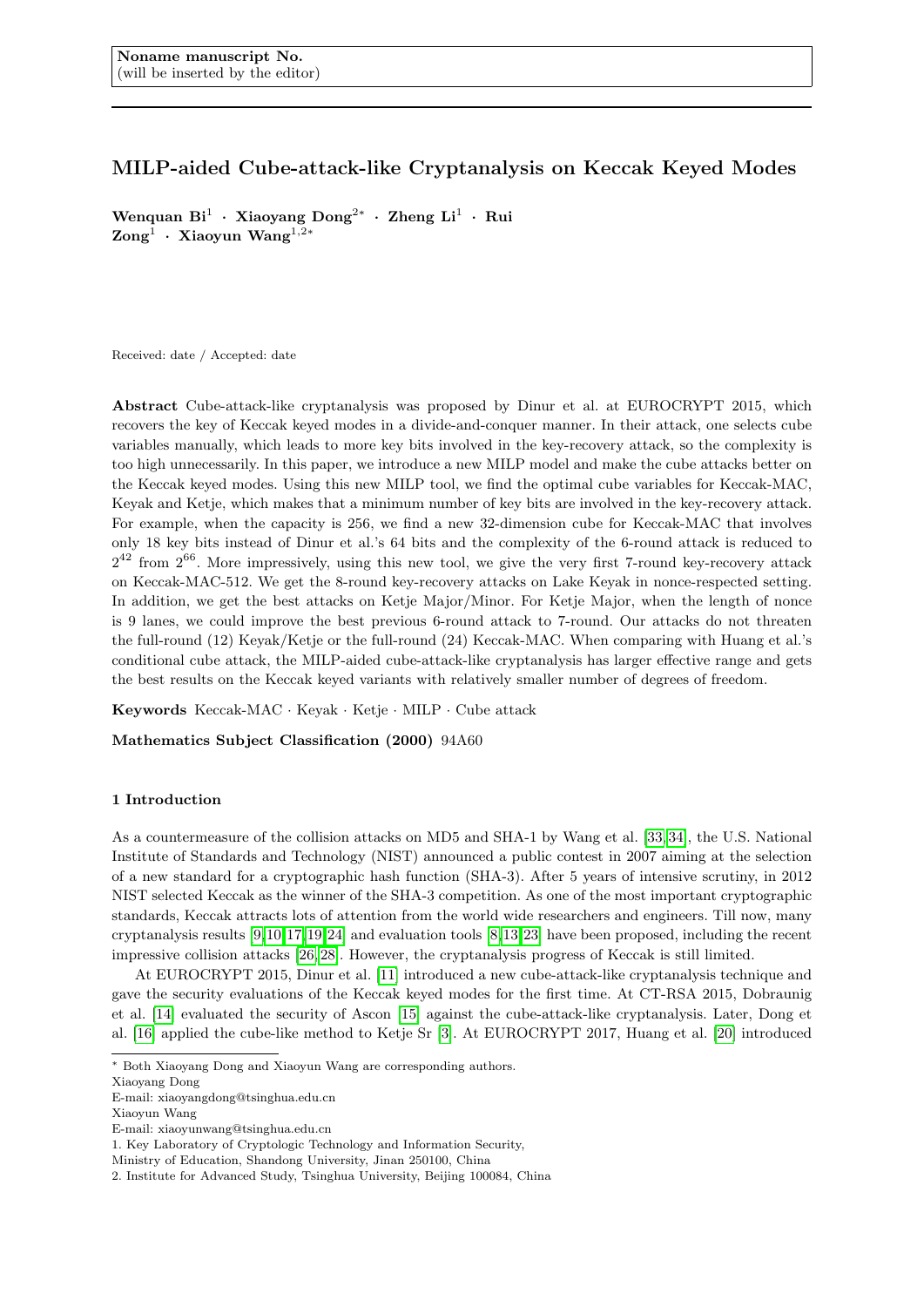the conditional cube attack, which takes advantage of the large state freedom of Keccak to find a so-called conditional cube variable that does not multiply with all the other cube variables (called ordinary cube variables) in the first round and second round of Keccak. Later, Li et al. [\[22\]](#page-12-17) applied the conditional cube attack to Ascon.

Recently, cryptographic communities found many classical cryptanalysis methods could be converted to mathematical optimization problems which aim to achieve the minimal or maximal value of an objective function under certain constraints. Mixed-integer Linear Programming (MILP) is the most widely studied technique to solve these optimization problems. One of the most successful applications of MILP is to search differential and linear trails. Mouha et al. [\[25\]](#page-12-18) first applied MILP method to count active Sboxes of word-based block ciphers. At Asiacrypt 2014, by deriving some linear inequalities through the H-Representation of the convex hull of all differential patterns of Sbox, Sun et al. [\[30\]](#page-12-19) extended this technique to search differential and linear trails. Since then, many more MILP-based automatic cryptanalysis tools have been introduced, such as searching integral distinguishers [\[36\]](#page-12-20), differentials of ARX ciphers [\[18\]](#page-12-21), (related-tweak/key) impossible differentials [\[7,](#page-12-22) [27,](#page-12-23) [38,](#page-12-24) [39\]](#page-12-25).

At Asiacrypt 2017, Li et al. [\[21\]](#page-12-26) introduced a new MILP tool to improve conditional cube attacks on Keccak keyed modes. They found that when the conditional cube variable is given, to find enough ordinary cube variables is a mathematical optimization problem. They gave the MILP model and improved Huang et al.'s conditional cube attacks. And most recently, Song et al. [\[29\]](#page-12-27) introduced a new MILP model to find better/optimal choices of conditional cubes. These works seem to exhibit a new way to research Keccak sponge function. The tedious cryptanalytic works become much easier because of MILP model.

# 1.1 Our Contributions

In this paper, we find Dinur et al.'s [\[11\]](#page-12-12) cube-attack-like cryptanalysis technique could also be converted to and improved by a MILP model. In Dinur et al.'s attack, the key point is to select the public variables as the cube in such a way that the superpolys depend only on a (relatively) small number of key bits. In detail, at the first round of Keccak, the attacker finds a set of cube variables that are not multiplied with each other (we denoted it as *linear-cube*), meanwhile, these cube variables are not multiplied with some key bits. By taking advantage of the CP-kernel [\[2\]](#page-11-1), Dinur et al. found 32/64-dimension linear-cubes that are not multiplied with 64 key bits in Keccak-MAC-128 (with capacity 256).

In this paper, we propose a new MILP model to search optimal *linear-cubes* that multiply with a minimum number of key bits in the first round. We model the so-called CP-like-kernel, model the way that the cube variables are not multiplied with each other in the first round and model the way that the cube variables are not multiplied with key bits, etc. We construct a linear inequality system. The target object is the minimum number of key bits which are multiplied with cube variables. Based on this new MILP tool, we find the optimal cubes that are multiplied with fewest key bits for Keccak-MAC, Keyak and Ketje. All the results improve Dinur et al.'s attacks.

When comparing with Huang et al.'s conditional cube attack, the advantage of the MILP-aided cubeattack-like cryptanalysis is that it has larger effective range. The conditional cube attack becomes much weaker or invalid when the number of degrees of freedom is small<sup>[1](#page-1-0)</sup>. Hence, the conditional cube attack can only be applied to 6-round Keccak-MAC-512 and the attacks on Keyak in nonce-respected setting are still limited, etc. However, MILP-aided cube-attack-like cryptanalysis could not only attack the same number of rounds with conditional cube attack with the same number of degrees of freedom, but also get better results on the Keccak keyed variants with relatively smaller number of degrees of freedom. The results are summarized in Table [1.](#page-2-0) In addition, we list the source code of the new MILP tools and the verification programs in a public domain<sup>[2](#page-1-1)</sup> to help researchers study Keccak. Our main results achieved by the MILP tools are listed below.

1. When the capacity is 256, we find the optimal 32-dimension linear-cube for Keccak-MAC that only multiplies with 18 key bits instead of Dinur et al.'s 64 bits. By divide-and-conquer manner, the complexity of the 6-round attack is only  $2^{42}$  instead of  $2^{66}$ . This key-recovery attack is experimentally verified and the verification programs could be found in the above public domain. We find a new 64-dimension

<span id="page-1-0"></span><sup>&</sup>lt;sup>1</sup> In Keccak-MAC, the capacity is larger, the number of degrees of freedom is smaller; in Keyak and Ketje, the nonce or size of state is smaller, the number of degrees of freedom is smaller.

<span id="page-1-1"></span> $2$  <https://github.com/biwenquan/MILP-aided-Cube-attack-like-cryptanalysis/>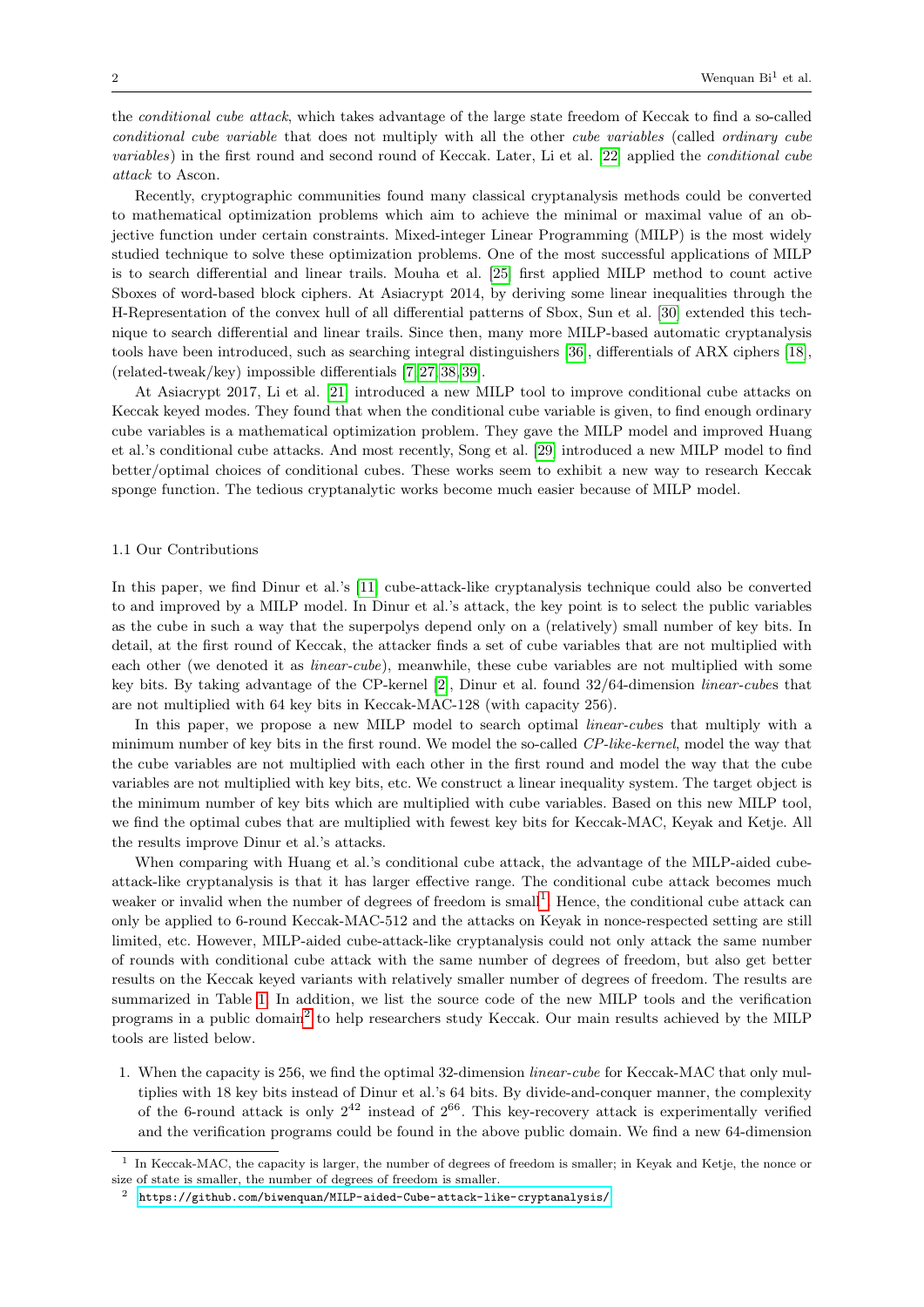<span id="page-2-0"></span>

| Variant        | Capacity | Type                        | Attacked<br>Rounds | Time     | Data.    | Memory          | Source            |  |
|----------------|----------|-----------------------------|--------------------|----------|----------|-----------------|-------------------|--|
|                |          | Cube-attack-like            | 6                  | 266      | $2^{32}$ | $2^{32}$        | $[11]$            |  |
|                |          | Conditional Cube Attack     | 6                  | $2^{40}$ | $2^{32}$ |                 | [20]              |  |
|                |          | Balanced Divide-and-Conquer | 6                  | $2^{45}$ | $2^{32}$ | $2^{13}$        | $\left[37\right]$ |  |
|                |          | MILP-aided Cube-attack-like | 6                  | $2^{42}$ | $2^{32}$ | 2 <sup>9</sup>  | Sect. 6           |  |
| Keccak-MAC-128 | 256      | Cube-attack-like            | $\overline{7}$     | $2^{97}$ | 2064     | $2^{32}$        | $[11]$            |  |
|                |          | Conditional Cube Attack     | 7                  | $2^{72}$ | 264      |                 | [20]              |  |
|                |          | Balanced Divide-and-Conquer | $\overline{7}$     | 284      | 264      | 267             | $\left[37\right]$ |  |
|                |          | MILP-aided Cube-attack-like | 7                  | 280      | 264      | $2^{15}$        | Sect. 6           |  |
|                |          | Conditional Cube Attack     | 5                  | $2^{24}$ | $2^{16}$ |                 | [20]              |  |
| Keccak-MAC-512 | 1024     | Conditional Cube Attack     | 6                  | 258.3    | $2^{32}$ |                 | $\left[21\right]$ |  |
|                |          | Conditional Cube Attack     | 6                  | $2^{41}$ | $2^{32}$ |                 | [29]              |  |
|                |          | MILP-aided Cube-attack-like | 7                  | 2112.6   | 2064     | $2^{47}$        | Sect. 6           |  |
|                |          |                             | Attacked           |          |          |                 |                   |  |
| Variant        | Nonce    | Type                        | Rounds             | Time     | Data.    | Memory          | Source            |  |
|                | 128      | Cube Attack                 | 6                  | $2^{37}$ | $2^{32}$ |                 | $[11]$            |  |
| Lake Keyak     | Default  | Conditional Cube Attack     | 8                  | 971.01   | 264      |                 | [29]              |  |
| nonce          | Default  | MILP-aided Cube-attack-like | 7                  | $2^{42}$ | $2^{32}$ | 2 <sup>9</sup>  | Sect. 7.1         |  |
| respected      | Default  | MILP-aided Cube-attack-like | 8                  | 279.6    | 264      | $2^{14}$        | Sect .7.1         |  |
|                | 654      | Cube-attack-like            | $\overline{7}$     | 296      | 264      | 232             | [16]              |  |
| Ketje Minor    | 654      | Conditional Cube Attack     | 7                  | 281      | 264      |                 | [21]              |  |
|                | 288      | MILP-aided Cube-attack-like | $\overline{7}$     | 2113     | $2^{64}$ | $2^{48}$        | Sect .8.1         |  |
|                | 576      | Conditional Cube Attack     | 6                  | $2^{41}$ | 2,64     |                 | [21]              |  |
| Ketje Major    | 576      | MILP-aided Cube-attack-like | 7                  | 2.94     | $2^{64}$ | 2 <sup>29</sup> | Sect .8.2         |  |

| Table 1: Summary of Key Recovery Attacks on Keccak Keyed Modes |  |  |
|----------------------------------------------------------------|--|--|
|----------------------------------------------------------------|--|--|

linear-cube that only multiplies with 30 key bits instead of Dinur et al.'s 64 bits. Based on it, the complexity of 7-round cube-attack-like cryptanalysis is reduced by a factor of  $2^{17}$ .

- 2. In Keccak sponge function, when the capacity reaches 1024, the number of degrees of freedom is so small that the cryptanalysis becomes quite hard. Actually, the rounds of the collision attack and preimage attack on Keccak-512 are only 3 and 4, respectively. For Keccak-MAC-512, the cryptanalysis results are also the weakest. In fact, at EUROCRYPT 2015, Dinur et al. only gave cube-attack-like cryptanalysis when the capacity is smaller than 576. At EUROCRYPT 2017, Huang et al. gave the first 5-round key-recovery attack on Keccak-MAC-512 using conditional cube attack. Then at Asiacrypt 2017, Li et al. gave a 6-round conditional cube attack. In this paper, using our new MILP tool, we give the first 7-round key-recovery attack on Keccak-MAC-512.
- 3. Considering Keyak in nonce-respected setting, using our MILP tool, we improve Dinur et al.'s 6-round key-recovery attack on Lake Keyak to 8-round with the recommended nonce. In addition, we also get the best attacks on Ketje Major/Minor with nonce reduced settings. For Ketje Major, when nonce is 9-lane, we improve the best previous 6-round attack to 7-round. We give the first 7-round attacks on Ketje Minor when the nonce is reduced to 288 bits, while the best previous 7-round attacks need 654-bit nonce.

1.2 Organization of the Paper

Sect. [2](#page-3-0) gives some notations, and a brief description on Keccak-permutations, Keccak-MAC, Keyak and Ketje. Some related works are introduced in Sect. [3.](#page-5-0) Sect. [4](#page-6-0) introduces the idea of improvement of Dinur et al.'s attack. Sect. [5](#page-7-0) describes the MILP search model for cube-like-attack. Round-reduced key-recovery attacks on Keccak-MAC-512 are introduced in Sect. [6.](#page-8-0) Sect. [7](#page-9-0) gives the cryptanalysis results on Lake Keyak with the nonce-respected setting. Sect. [8](#page-10-2) gives the applications to Ketje. Sect. [9](#page-11-3) concludes this paper.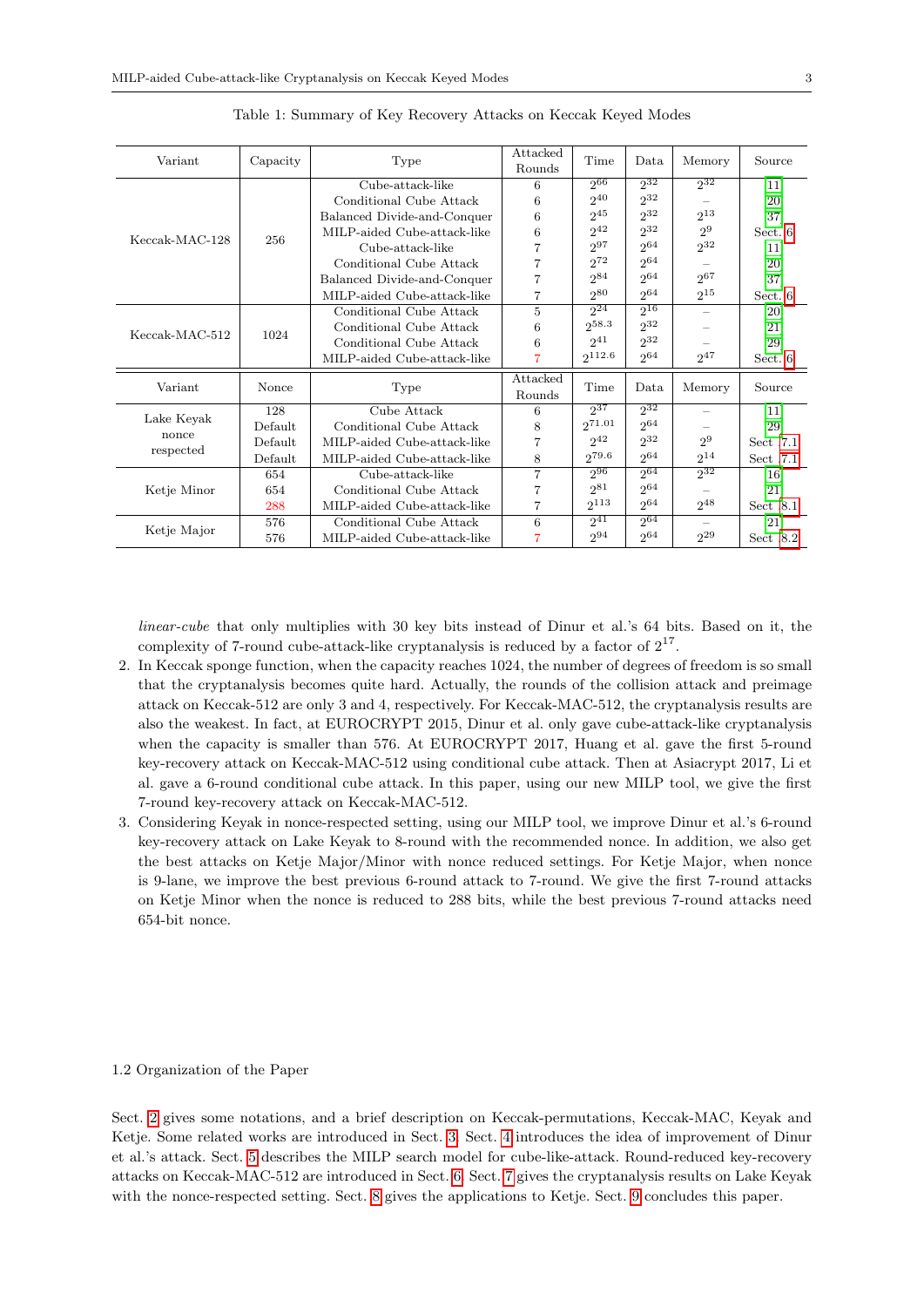<span id="page-3-1"></span>

<span id="page-3-2"></span>Fig. 1: (a) The Keccak State [\[2\]](#page-11-1), (b) State A In 2-dimension

Table 2: Rotation constants  $r[x, y]$  in Keccak  $\rho$  operation.

|         | $x=0$ | $x = 1$ | $x = 2$ | $x = 3$ | $x = 4$ |
|---------|-------|---------|---------|---------|---------|
| $y = 0$ |       |         | 62      | 28      | 27      |
| $y = 1$ | 36    | 44      |         | 55      | 20      |
| $y = 2$ | 3     | 10      | 43      | 25      | 39      |
| $y = 3$ | 41    | 45      | 15      | 21      |         |
| $v = 4$ | 18    | 2       | 61      | 56      | 14      |

### <span id="page-3-0"></span>2 Preliminaries

## 2.1 Notations

| $S_i$            | the intermediate state after <i>i</i> -round of Keccak-p, for example $S_{0.5}$ means the intermediate   |
|------------------|----------------------------------------------------------------------------------------------------------|
|                  | state before $\chi$ in the 1st round of Keccak-p,                                                        |
| $\boldsymbol{A}$ | used in tables: for Keccak-MAC and Keyak, the initial state; for Ketje, the state after $\pi^{-1}$       |
|                  | of Keccak- $p^*$                                                                                         |
| A[i][j]          | the 32/64-bit word indexed by $[i,j,*]$ of state $A,\,0\leqslant i\leqslant 4,\,0\leqslant j\leqslant 4$ |
| A[i][j][k]       | the bit indexed by $[i, j, k]$ of state A                                                                |
| $v_i$            | the <i>i</i> th cube variable                                                                            |
| $a_i$            | the <i>i</i> th auxiliary variable used in the attack procedure                                          |
| К                | 128-bit key, for Keccak-MAC, $K = k_0  k_1$ , both $k_0$ and $k_1$ are 64-bit; for Ketje Major           |
|                  | and Lake Keyak, $K = k_0  k_1  k_2$ , $k_0$ is 56-bit, $k_1$ is 64-bit, $k_2$ is 8-bit; for Ketje Minor, |
|                  | $K = k_0  k_1  k_2  k_3  k_4$ , $k_0$ is 24-bit, $k_1, k_2$ and $k_3$ are 32-bit, $k_4$ is 8-bit         |
| $k_i[j]$         | the <i>i</i> th bit of $k_i$                                                                             |

# 2.2 The Keccak-p permutations

The Keccak-p permutations are derived from the Keccak-f permutations [\[2\]](#page-11-1) and have a tunable number of rounds. A Keccak-p permutation is defined by its width  $b = 25 \times 2^l$ , with  $b \in \{25, 50, 100, 200, 400, 800, 1600\}$ , and its number of rounds  $n_r$ , denoted as Keccak-p[b]. The round function R consists of five operations:

# $\mathtt{R} = \iota \circ \chi \circ \pi \circ \rho \circ \theta$

Keccak-p[b] works on a state A of size b, which can be represented as  $5 \times 5 \frac{b}{25}$ -bit lanes, as depicted in Fig. [1,](#page-3-1)  $A[i][j]$  with i for the index of column and j for the index of row. In what follows, indexes of i and j are in set  $\{0, 1, 2, 3, 4\}$  and they are working in modulo 5 without other specification.

$$
\theta : A[x][y] = A[x][y] \oplus \sum_{j=0}^{4} (A[x-1][j] \oplus (A[x+1][j] \ll 1)).
$$
  
\n
$$
\rho : A[x][y] = A[x][y] \ll r[x, y].
$$
  
\n
$$
\pi : A[y][2x + 3y] = A[x][y].
$$
  
\n
$$
\chi : A[x][y] = A[x][y] \oplus ((\neg A[x+1][y]) \wedge A[x+2][y].
$$
  
\n
$$
\iota : A[0][0] = A[0][0] \oplus RC.
$$

In Ketje v2, the twisted permutations, Keccak- $p^*[b] = \pi \circ \text{Keccak}-p[b] \circ \pi^{-1}$ , are introduced to effectively re-order the bits in the state.  $\pi^{-1}$  is the inverse of  $\pi: \pi^{-1}: A[x+3y][x] = A[x][y]$ .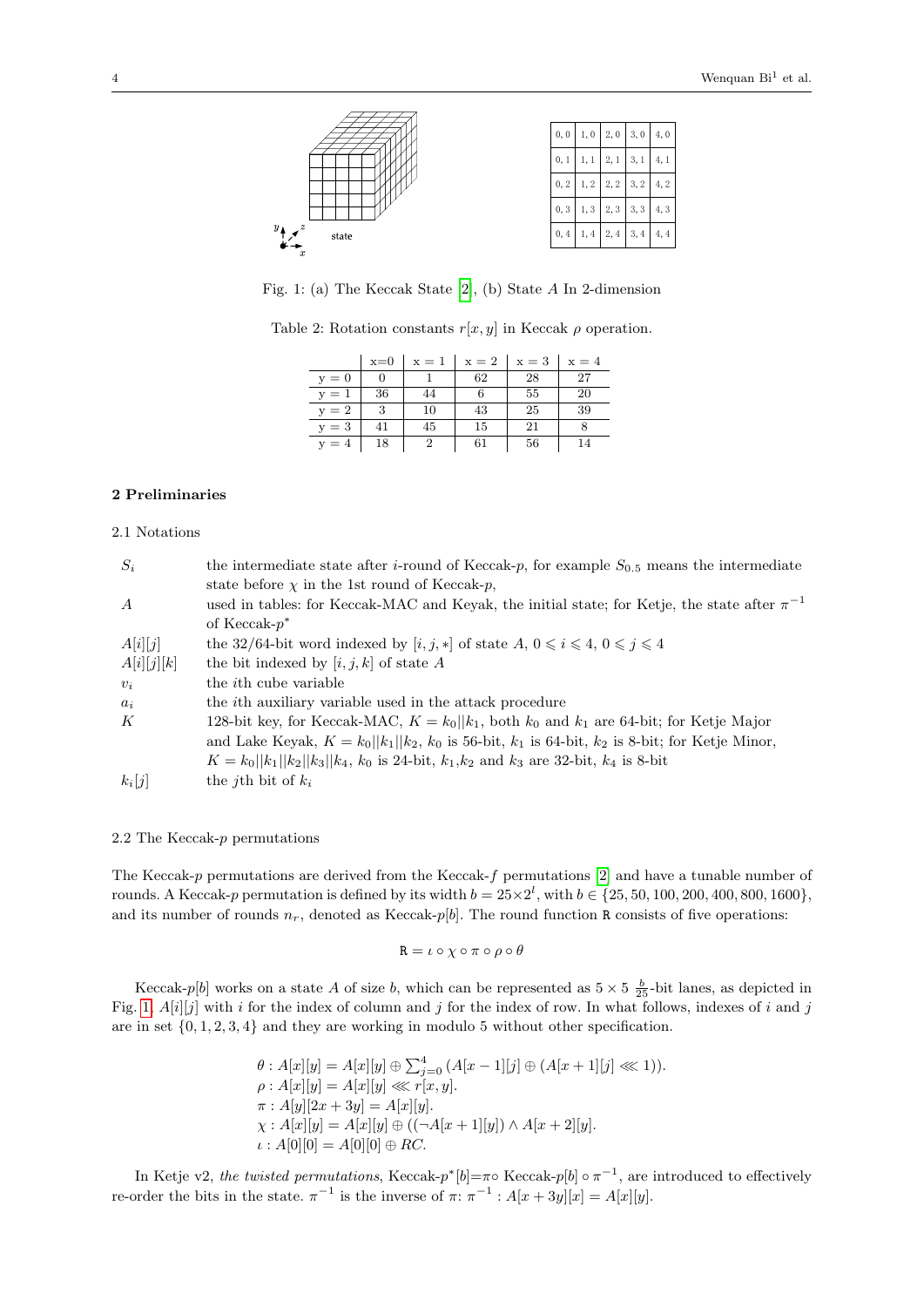<span id="page-4-0"></span>

Fig. 2. Construction of Keccak-MAC-n Fig. 2: Construction of Keccak-MAC-n

<span id="page-4-1"></span>

Fig. 3: Construction of Keyak on two blocks

Table 3: Five instances of Keyak

| Name        | h    | Π                           | Main use case    | 2nd use case     |
|-------------|------|-----------------------------|------------------|------------------|
| River Keyak | 800  | -1                          | defense-in-depth | lightweight      |
| Lake Keyak  | 1600 | 1                           | defense-in-depth | high performance |
| Sea Keyak   | 1600 | $\mathcal{D}_{\mathcal{L}}$ | defense-in-depth | high performance |
| Ocean Keyak | 1600 | 4                           | defense-in-depth | high performance |
| Lunar Keyak | 1600 | 8                           | defense-in-depth | high performance |

## 2.3 Keccak-MAC

A MAC mode of Keccak can be obtained by adding key as the prefix of message/nonce. As depicted in Fig. [2,](#page-4-0) the input of Keccak-MAC-n is concatenation of key and message, n is half of the capacity length.

# 2.4 Keyak

Authenticated Encryption cipher Keyak [\[4\]](#page-11-4) is one of the 16 candidates in the 3rd round CAESAR compeinstances operating in parallel. tition, whose mode is based on Motorist mode [\[4\]](#page-11-4), which is sponge-based and supports one or more duplex<br>instances operating in parallel.

In Keyak, five instances are proposed. For all instances, the round number of Keccak-p[b] is  $n_r = 12$ , shown in Fig. [3,](#page-4-1) 128-bit key is encoded by a key pack: the capacity  $c = 256$  and the tag length  $\tau = 128$ . The primary recommendation is the Lake Keyak. As

$$
keypack(key, l) = enc_8(l)||key||pad10*[8l - 8](|key|)
$$

In Lake Keyak, the key pack l is 40 bytes and 150-byte nonce is recommended. According to the specification of Keyak, in order to assure confidentiality of data, a user must respect the nonce requirement. Namely, a nonce cannot be reused, otherwise, confidentiality is not guaranteed. However, for authenticity and integrity of data, a variable nonce is not required. Readers can refer to [\[4\]](#page-11-4) for more details.

#### 2.5 Ketje

Ketje [\[3\]](#page-11-0) is also one of the 16 candidates in the 3rd round CAESAR competition. It is a sponge-like construction.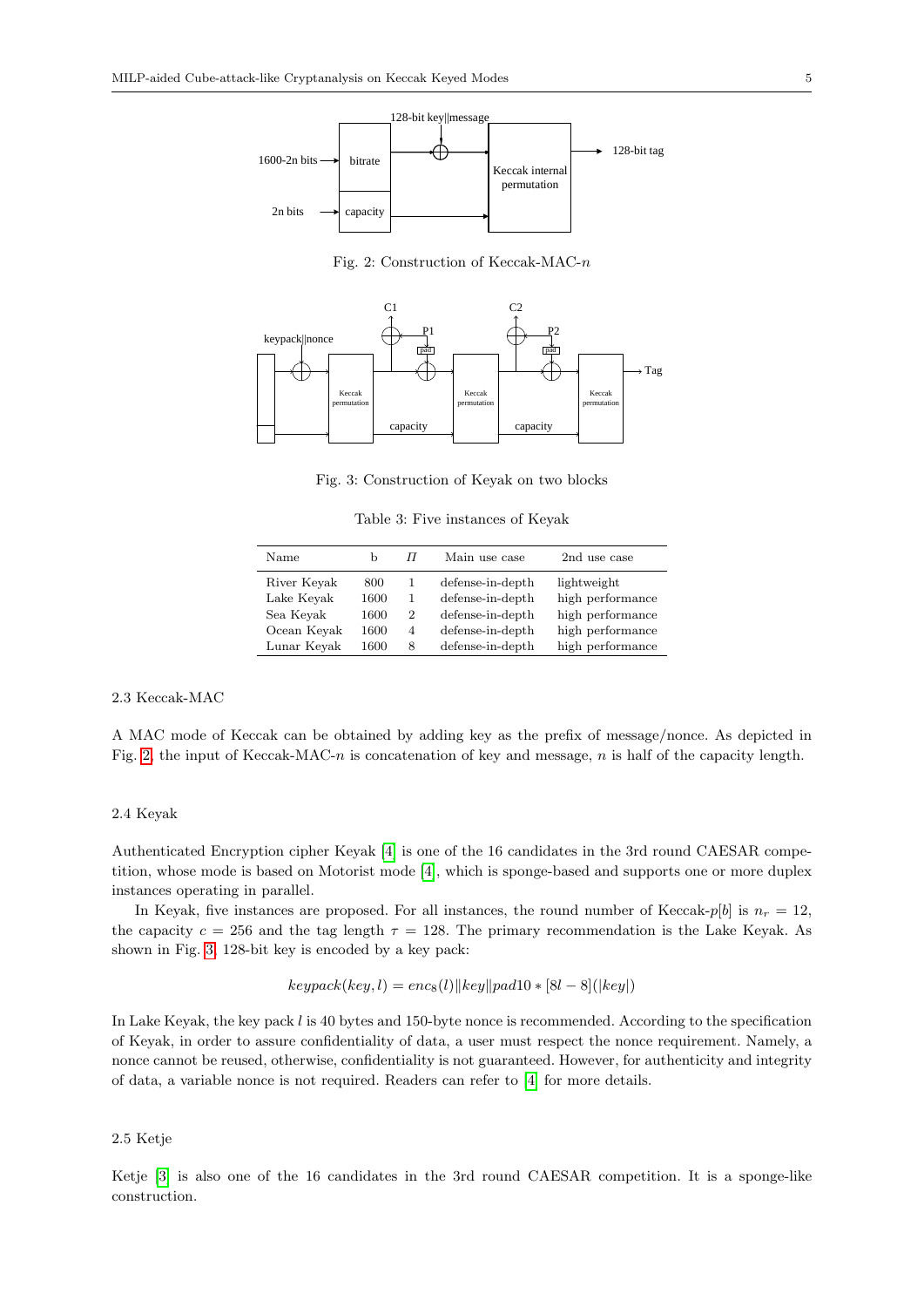The structure of Ketje is an authenticated encryption mode MonkeyWrap [\[3\]](#page-11-0), which is based on MonkeyDuplex [\[5\]](#page-11-5). It consists of four parts: the Initialization phase, Processing associated data, Processing the plaintext and Finalization phase. The initialization takes the secret key  $K$ , the public nonce  $N$  and some paddings as the initial state. Then  $n_{start} = 12$  rounds Keccak- $p^*$  is applied. Our attack is applied to the initialization phase of Ketje.

<span id="page-5-1"></span>In Ketje v2, four concrete instances are proposed, shown in Table [4,](#page-5-1)  $n_{start} = 12$ ,  $n_{step} = 1$  and  $n_{stride} = 6$ . For Ketje Minor and Major, the recommended key length is 128-bit, so the maximal length of nonce is  $(800-128-18=)654$  and  $(1600-128-18=)1454$  bits.

Table 4: Four Instances in Ketje v2

| Name        |                    | ρ   | Main use case    |
|-------------|--------------------|-----|------------------|
| Ketje Jr    | $Keccak-p*[200]$   | 16  | lightweight      |
| Ketje Sr    | $Keccak-p*$ [400]  | 32  | lightweight      |
| Ketje Minor | $Keccak-p*$ [800]  | 128 | lightweight      |
| Ketje Major | Keccak- $p*[1600]$ | 256 | high performance |

# <span id="page-5-0"></span>3 Related Work

# 3.1 Cube Attack

At EUROCRYPT 2009, Dinur and Shamir introduced the cube attack [\[12\]](#page-12-29), in which the output bit of a symmetric cryptographic scheme can be regarded as a polynomial  $f(k_0, ..., k_{n-1}, v_0, ..., v_{m-1})$  over  $GF(2)$ ,  $k_0, ..., k_{n-1}$  are the secret variables,  $v_0, ..., v_{m-1}$  are the public variables (e.g. IV or nonce bits).

Theorem 1  $($  [\[12\]](#page-12-29)  $)$ 

$$
f(k_0, ..., k_{n-1}, v_0, ..., v_{m-1}) = t \cdot P + Q(k_0, ..., k_{n-1}, v_0, ..., v_{m-1})
$$
\n
$$
(1)
$$

t is called maxterm and is a product of certain public variables, for example  $(v_0, ..., v_{s-1}), 1 \leq s \leq m$ , denoted as cube  $C_t$ . None of the monomials in  $Q$  is divisible by  $t$ . P is called superpoly, which does not contain any variables of  $C_t$ . Then the sum of f over all values of the cube  $C_t$  (cube sum) is

$$
\sum_{v'=(v_0,\ldots,v_{s-1})\in C_t} f(k_0,\ldots,k_{n-1},v',v_s,\ldots,v_{m-1}) = P
$$
\n(2)

where  $C_t$  contains all binary vectors of the length s,  $v_s, ..., v_{m-1}$  are fixed to constant.

The basic idea is to find enough  $t$  whose  $P$  is linear and not a constant. This enables the key recovery through solving a system of linear equations. Recently, the cube-attack technique was improved a lot by Todo et al. [\[32\]](#page-12-30) and Wang et al. [\[35\]](#page-12-31) using division property [\[31\]](#page-12-32).

#### 3.2 Dinur et al.'s Cube-attack-like Attack

At EUROCRYPT 2015, Dinur et al. [\[11\]](#page-12-12) launched a cube-attack-like cryptanalysis on Keccak keyed modes. In the attack on 6-round reduced Keccak-MAC with capacity 256, the 128-bit key is placed in the lane  $A[0][0]$  and  $A[1][0]$ . They found if the cube variables are in  $A[2][2]$  and  $A[2][3]$  which are equal in the same column, shown in Fig. [4,](#page-6-1) after  $\theta$ ,  $\rho$  and  $\pi$ , the cube variables are only multiplied with 64-bit key in  $A[0][0]$ after the first round. The cube sums after 6-round are independent of the key bits in  $A[1][0]$ .

In addition, Dinur et al. introduced 32 bits auxiliary variables which are assumed to be equal to key bits in  $A[0][0]$  in the same column. Hence, half of  $A[0][0]$  (32-bit key) and auxiliary variables are in CP-kernel, which makes that cube variables do not multiply with those key bits and auxiliary variables in the first round. So only 32 key bits will multiply with the cube variables after the first round, which means only 32 key bits will affect the cube sums of the output after 6-round.

The whole 6-round attack is as follows. In preprocessing phase, the attacker calculates the cube sums for each of 32-bit keys which multiply with cube variables and store them in a list L. In the online phase,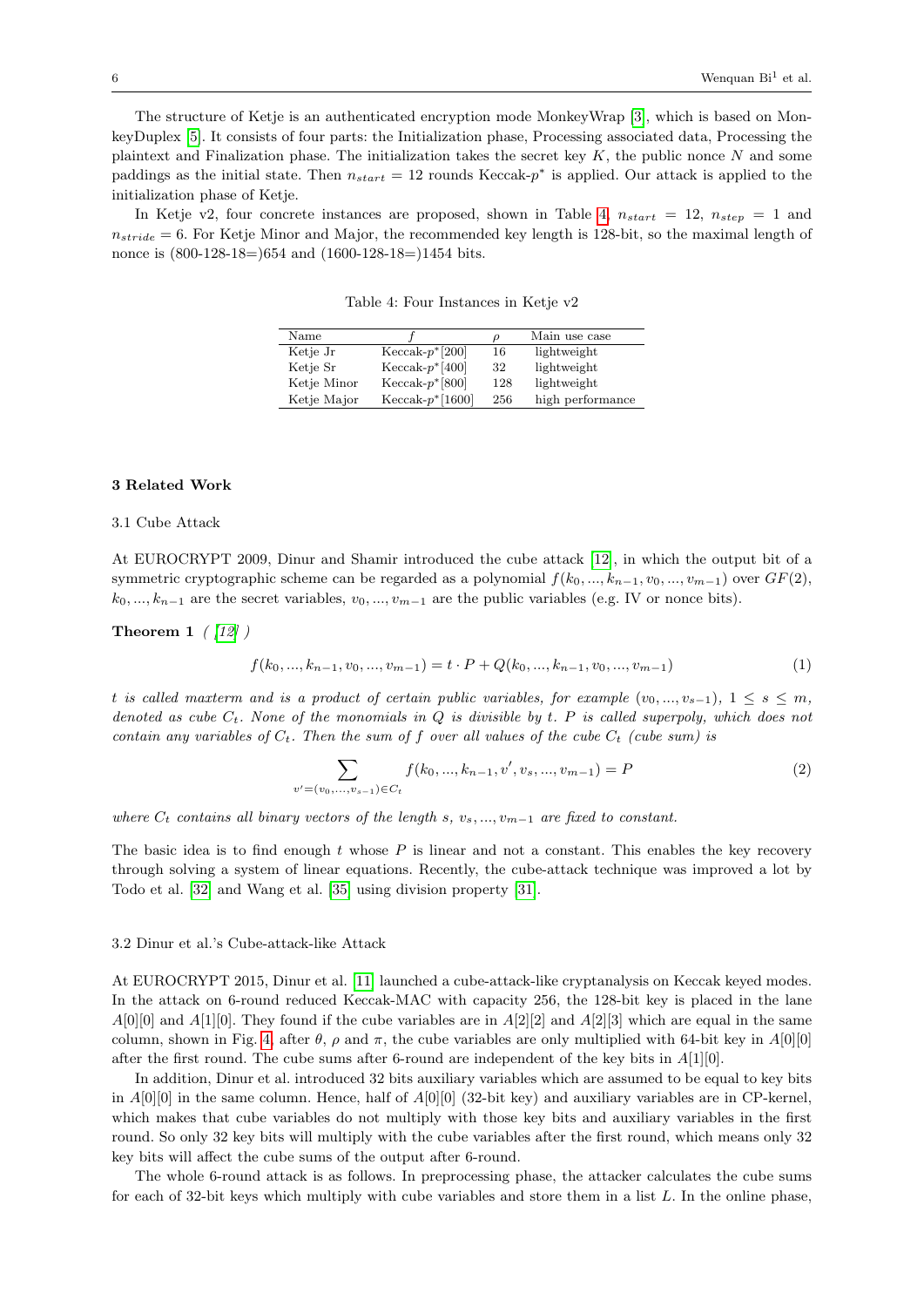<span id="page-6-1"></span>

Fig. 4: Dinur et al.'s Work

<span id="page-6-2"></span>

| 0,0                |      |                       |             | $1,0$ $2,0$ 3, 0 4, 0                                                 |          | $\begin{array}{ c c c c c }\n\hline\n\text{10} & 2,0 & 3,0 & \text{20} \\ \hline\n\end{array}$ |               |                      |                   | 4.0  |                  | 8B) |                    |      | $1, 1$ $2, 2$ $3, 3$ | 4, 4 |
|--------------------|------|-----------------------|-------------|-----------------------------------------------------------------------|----------|------------------------------------------------------------------------------------------------|---------------|----------------------|-------------------|------|------------------|-----|--------------------|------|----------------------|------|
| $\{0, 1\}$         |      | $1, 1 \mid 2, 1 \mid$ | 3, 1        | 4,1                                                                   |          | 0, 1                                                                                           | 1, 1          | 2,1                  | $\vert 3.1 \vert$ | 4, 1 | $\pi \circ \rho$ | 3,0 | 4, 1               | 0, 2 | 1, 3                 | 2,4  |
| $\vert 0, 2 \vert$ | 1, 2 |                       | $2, 2$ 3, 2 | 4, 2                                                                  | $\theta$ | $\rightarrow 0, 2$                                                                             | $1, 2$ $2, 2$ |                      | 3.2               | 4.2  |                  |     | $\P_{2,1}$         | 3, 2 | (4, 3)               | 0, 4 |
| 0, 3               | 1, 3 |                       |             | $\begin{array}{ c c c c c c c c } \hline 2,3 & 3,3 & 4,3 \end{array}$ |          | 0, 3                                                                                           |               | $1, 3 \ 2, 3 \ 3, 3$ |                   | 4, 3 |                  | 4.0 | $\vert 0, 1 \vert$ |      | $1, 2$ 2, 3          | 3,4  |
| $10, 4$ ]          |      |                       |             | $1, 4 \mid 2, 4 \mid 3, 4 \mid 4, 4$                                  |          | 0, 4                                                                                           |               |                      | $1, 4$ 2, 4 3, 4  | 4,4  |                  | 2.0 | 3, 1               |      | $4, 2$ 0, 3          | 1,4  |

<span id="page-6-3"></span>Fig. 5: The diffusion of key bits and cube variables in one round

|                | Ω        |  |          |                | 62 |  |       |    | 44 | 43 |    |                |
|----------------|----------|--|----------|----------------|----|--|-------|----|----|----|----|----------------|
| $\overline{0}$ |          |  | $\Omega$ | 44             |    |  | $\pi$ |    |    |    |    |                |
| $\overline{0}$ | $\Omega$ |  |          | 10             | 43 |  |       |    |    |    |    |                |
|                |          |  |          |                | 15 |  |       |    |    | 10 | 15 |                |
| $\overline{0}$ |          |  |          | $\overline{2}$ |    |  |       | 62 |    |    |    | $\overline{2}$ |

Fig. 6: The offset of key bits and cube variables in one round

for 2<sup>32</sup> values of auxiliary variables, the attacker calculates the cube sums for the output bits and search them in  $L$ , for each match in  $L$  return the corresponding 32-bit key as a candidate. Similar attack is applied to 7-round Keccak-MAC. For more details, please refer to [\[11\]](#page-12-12).

# <span id="page-6-0"></span>4 An Improvement of Dinur et al.'s Idea

In Dinur et al.'s divide-and-conquer strategy, the cube was chosen manually and not optimal. Recently, Ye et al. [\[37\]](#page-12-28) introduced a method to choose the cube variables more precisely, then the number of secret key bits, which multiply with the cube variables in the first round, will decrease and the complexity would reduce as well, which leads to longer-round attacks sometimes. We call these secret key bits related key bits (and other secret key bits which do not multiply with cube variables in the first round called unrelated key bits), we describe this idea as follows.

As shown in Fig. [5,](#page-6-2) for example, we set the 128-bit secret key in  $A[0][0] = k_0$  and  $A[1][0] = k_1$  for 1600-bit-state Keccak-MAC. If we select 32 cube variables as follows:

$$
\begin{cases}\nA[2][0][3 \cdot i] = v_i, \\
A[2][2][3 \cdot i] = v_{i+16}, & \text{for } i = 0, 1...15 \\
A[2][3][3 \cdot i] = v_i + v_{i+16}\n\end{cases}
$$
\n(3)

Firstly, we explore that how many lanes with key bits would multiply with the cube variables after the first round. After  $\theta$  operation, these lanes in red are diffused by  $k_0$  as shown in Fig. [5](#page-6-2) and the lanes in blue are diffused by  $k_1$ , while the cube variables in green are just added by the key  $k_1$ , not multiplied with them. After  $\rho$  and  $\pi$  operation, we could see that only three lanes diffused by  $k_0$  will multiply with cube variables (in green), other lanes especially diffused by  $k_1$  would do not multiply with cube variables in the first round.

Secondly, we explore how many bits in  $k_0$  (only in 3 lanes) would multiply with these cube variables. As the  $\rho$  operation rotates a different offset (Table [2\)](#page-3-2) for different lanes, we use the number in each lane to denote the rotated offset compared with the initial state, as shown in Fig. [6.](#page-6-3) In the  $\chi$  operation, the cube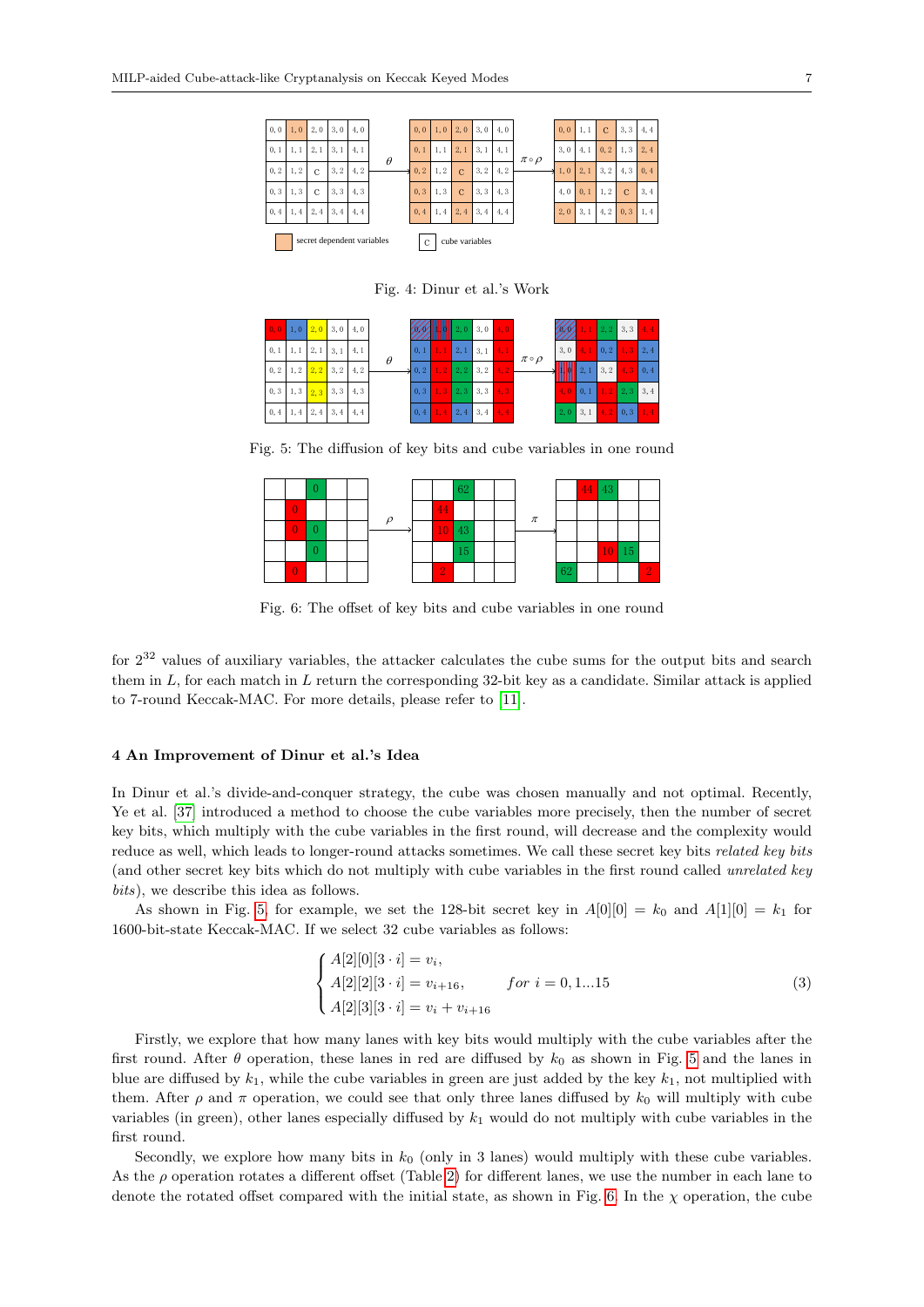| Lane    | Key bits                                                                 |
|---------|--------------------------------------------------------------------------|
|         | $k_0[2], k_0[5], k_0[8], k_0[11], k_0[14], k_0[17], k_0[20], k_0[23],$   |
| A[2][0] | $k_0[26], k_0[29], k_0[32], k_0[35], k_0[38], k_0[41], k_0[60], k_0[63]$ |
| A[2][2] | $k_0[2], k_0[5], k_0[8], k_0[11], k_0[14], k_0[17], k_0[20], k_0[23],$   |
|         | $k_0[26], k_0[29], k_0[32], k_0[35], k_0[38], k_0[41], k_0[44], k_0[63]$ |
|         | $k_0[5], k_0[8], k_0[11], k_0[14], k_0[17], k_0[20], k_0[23], k_0[26],$  |
| A[2][3] | $k_0[29], k_0[32], k_0[35], k_0[38], k_0[41], k_0[44], k_0[47], k_0[50]$ |

<span id="page-7-1"></span>Table 5: The key bits multiplied with the 32-dimension cube variable

variables in A[2][0] (in the initial state A[2][0]) would multiply with the key bits  $k_0[3 \cdot i + 62 - 2] \pmod{64}$ for  $0 \leq i \leq 15$ , the cube variables in A[2][2] would multiply with the key bits  $k_0[3 \cdot i + 43 - 44]$  (mod 64) for  $0 \leq i \leq 15$ , and the cube variables in A[2][3] would multiply with the key bits  $k_0[3 \cdot i + 15 - 10]$  (mod 64) for  $0 \leq i \leq 15$ , we list the key bits they multiplied in Table [5](#page-7-1) for each lane. As we can see that in different lines in Table [5,](#page-7-1) each related key bit emerges two or three times corresponding to different lane, which means that only a few key bits are involved in the cube attacks after diffusion if we choose the cube variables more precisely.

As a result, the new 32-dimension linear cube just multiplies with only 19-bit key bits instead of Dinur et al.'s 64 key bits. However, this linear cube is found manually and is not an optimal cube that multiplied with minimum key bits. Obviously, it is hard to find such optimal 32 or 64 dimension *linear cube* by hand. In this paper, we introduce a new MILP method to solve the above optimization problem and then improve cube-attack-like cryptanalysis on Keccak keyed modes especially when the number of degrees of freedom is relatively small.

### <span id="page-7-0"></span>5 MILP Modeling Search Strategy

In this section, we present how to model our search strategy using the MILP method. For any bit  $A[x][y][z]$ in the Keccak-p initial state, we define  $A[x][y][z] = 1$  when it is a *cube variable* or a *related key bit.* 

Since we need *linear cubes* in the first round, we need constraints to make the cube variables do not multiply with each other in the first round, and the following inequalities are sufficient to model this:

$$
A[x_1][y_1][z_1] + A[x_2][y_2][z_2] \le 1\tag{4}
$$

which means if there are two bits  $A[x_1][y_1][z_1]$  and  $A[x_2][y_2][z_2]$  multiply with each other, we choose one of them as cube variable at most.

In order to control the diffusion of the cube variables, we make use of the CP-like-kernel which was formalized by Guo et al. [\[19\]](#page-12-5) and studied by the related work [\[21\]](#page-12-26). We keep the sum of the variables within the same column is constant (usually zero) which makes the following  $\theta$  be identity, hence the diffusion of the variables is reduced largely. As the number of cube variables in a column is at least 2, the following inequalities are sufficient to model the CP-like-kernel:

$$
\begin{cases}\n\sum_{y=0}^{4} A[x][y][z] - 2d[x][z] \ge 0 \\
d[x][z] - A[x][i][z] \ge 0 \quad 0 \le i \le 4\n\end{cases}
$$
\n(5)

where the auxiliary variable  $d[x][z]$  records whether the column  $[x][z]$  contains cube variables as illustrated above. The  $[x][z]$  column can provide  $\sum_{y=0}^{4} A[x][y][z] - d[x][z]$  independent cube variables. As we need enough cube variables for our attack, for example, 64 cube variables for 7-round Keccak-MAC, we sum up the free bits for cube variables and make it equal to 64. That is,

$$
\sum_{x,y,z} A[x][y][z] - \sum_{x,z} d[x][z] = 2^{n-1},\tag{6}
$$

i.e. the number of cube variables in free bits.

When a cube variable multiplies with a key bit  $A[x][y][z]$ , we name this key bit as a *related key bit*, and set  $A[x][y][z] = 1$ . If one key bit  $A[x1][y1][z1]$  multiplies with a *cube variable*  $A[x2][y2][z2]$ , we need the following inequality to constraint a related key bit: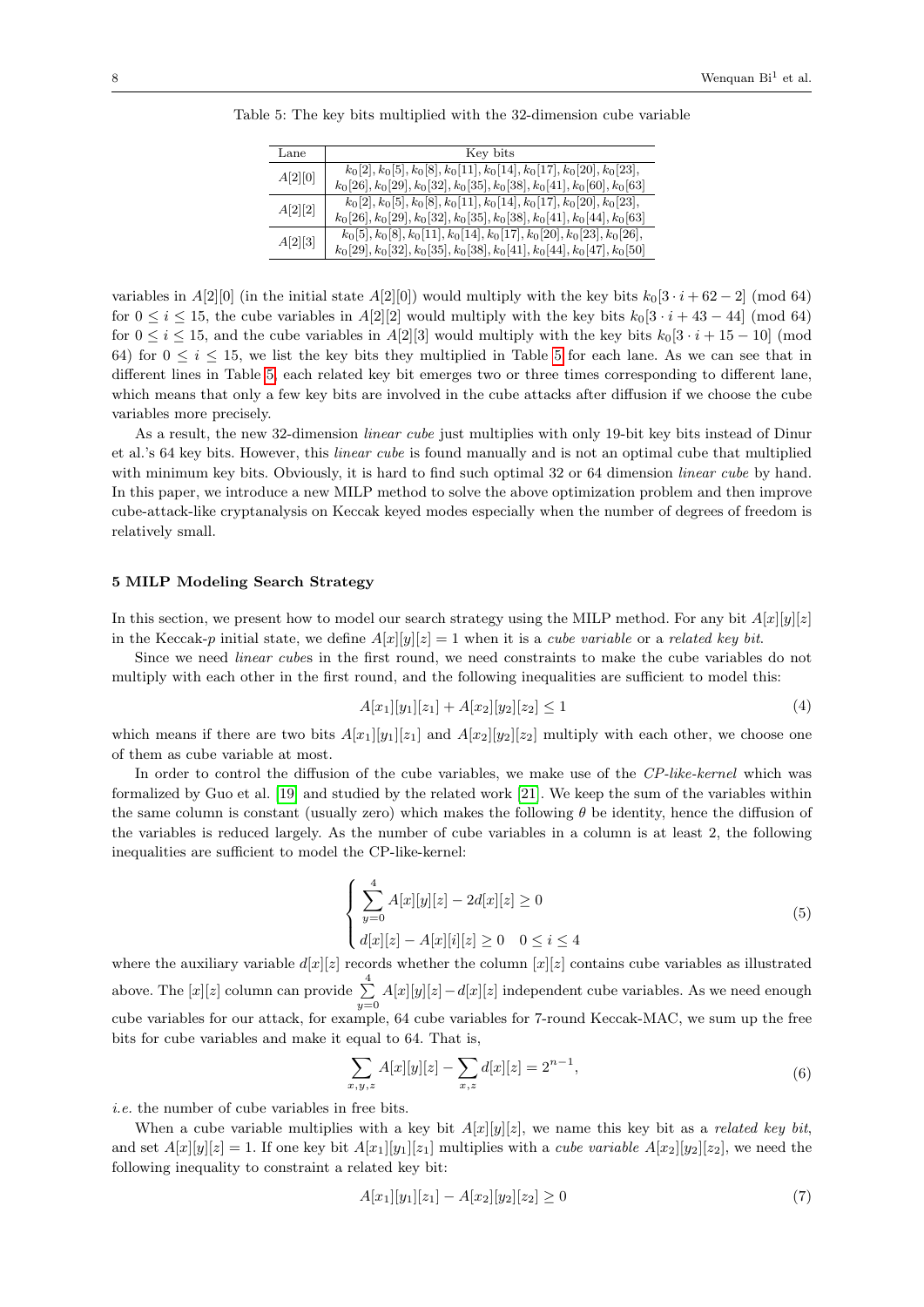

<span id="page-8-1"></span>Fig. 7: The Initial State of Keccak-MAC-128(left) and Keccak-MAC-512(right)

Since we would like to get the minimum number of the related key bits when the round number is given, We set the objective function as:

$$
Min \sum_{x,y,z} A[x][y][z]. \tag{8}
$$

Now we have the objective function and all the inequalities above as constrains, thus we get a complete MILP model which could be solved by the openly available software Gurobi [\[1\]](#page-11-6).

# <span id="page-8-0"></span>6 Applications to round-reduced Keccak-MAC

In this section, we apply our MILP tool to round-reduced Keccak-MAC. In order to get explicit comparison with previous the cube-attack-like on Keccak-MAC and to verify our key-recovery attack experimentally, we present the application when the capacity is 256 for Keccak-MAC at first, i.e. Keccak-MAC-128, our attack is slightly inferior to Huang et al.'s conditional cube attack, but much better than previous cube-like attack. And then, we give our main result, the application when the capacity is 1024, i.e. Keccak-MAC-512, our attack is the first 7-round key-recovery attack on Keccak-MAC-512.

# 6.1 Attack on 6/7-round Keccak-MAC-128

For Keccak-MAC-128 with 1600-bit state, rate occupies 1344 bits, and capacity 256 bits. As shown in Fig. [7,](#page-8-1) 128-bit key  $(k_0, k_1)$  locates at the first two yellow lanes, then the white bits represent nonce or message bits, all of which can be selected as cube variables, while the grey ones are initialized with all zero.

According to the modeling search strategy illustrated in Sect. [5,](#page-7-0) we search for the minimize number of related key bits. The objective function is

$$
Min \sum_{y=0, x \in \{0,1\}, z \in \{0,1...63\}} A[x][y][z].
$$

With the help of Gurobi [\[1\]](#page-11-6), the objective function is optimized under all the constraints in Sect. [5,](#page-7-0) the minimum number of related key bits is 18 for 32-dimension linear cubes and 30 for 64-dimension linear cubes. The cube variables and related bits are listed in Table [6](#page-13-0) and Table [7](#page-13-1) in Appendix [A.](#page-13-2)

Attack on 6-round Keccak-MAC-128. The attack includes preprocessing phase and online phase. The related key bits in the Table [6](#page-13-0) are multiplied with the cube variables in the first round, and the cube variables are not multiplies with other secret key bits, which means that the other secret key bits have no influence on the cube sums of the  $2^{32}$  different messages. Among these 18 related key bits, we guess the 9 guessed key bits in Table [6](#page-13-0) in the preprocessing phase, and for the other related key bits except the guessed key bits, we set auxiliary variables in the same column for each key bit. When the auxiliary variables are equal to the key bits in the same column, these bits act as CP-kernel and the diffusion of these key bits is reduced and they do not multiplied with cube variables so that the cube sums do not depend on these key bits. We choose the auxiliary variables precisely and examine that their related key bits matched (in the same column) do not multiply with the cube variables in the first round when the auxiliary variables equal to their matched related key bits<sup>[3](#page-8-2)</sup>. After recovering these key bits, we just shift the positions of all the cube variables along the z-direction and there would be another set of key bits involved in the key-recovery attack because of the translation invariance in the direction of the z axis of Keccak. We present the attack procedure as follows:

# Preprocessing Phase.

<span id="page-8-2"></span> $^3$ <https://github.com/biwenquan/MILP-aided-Cube-attack-like-cryptanalysis/>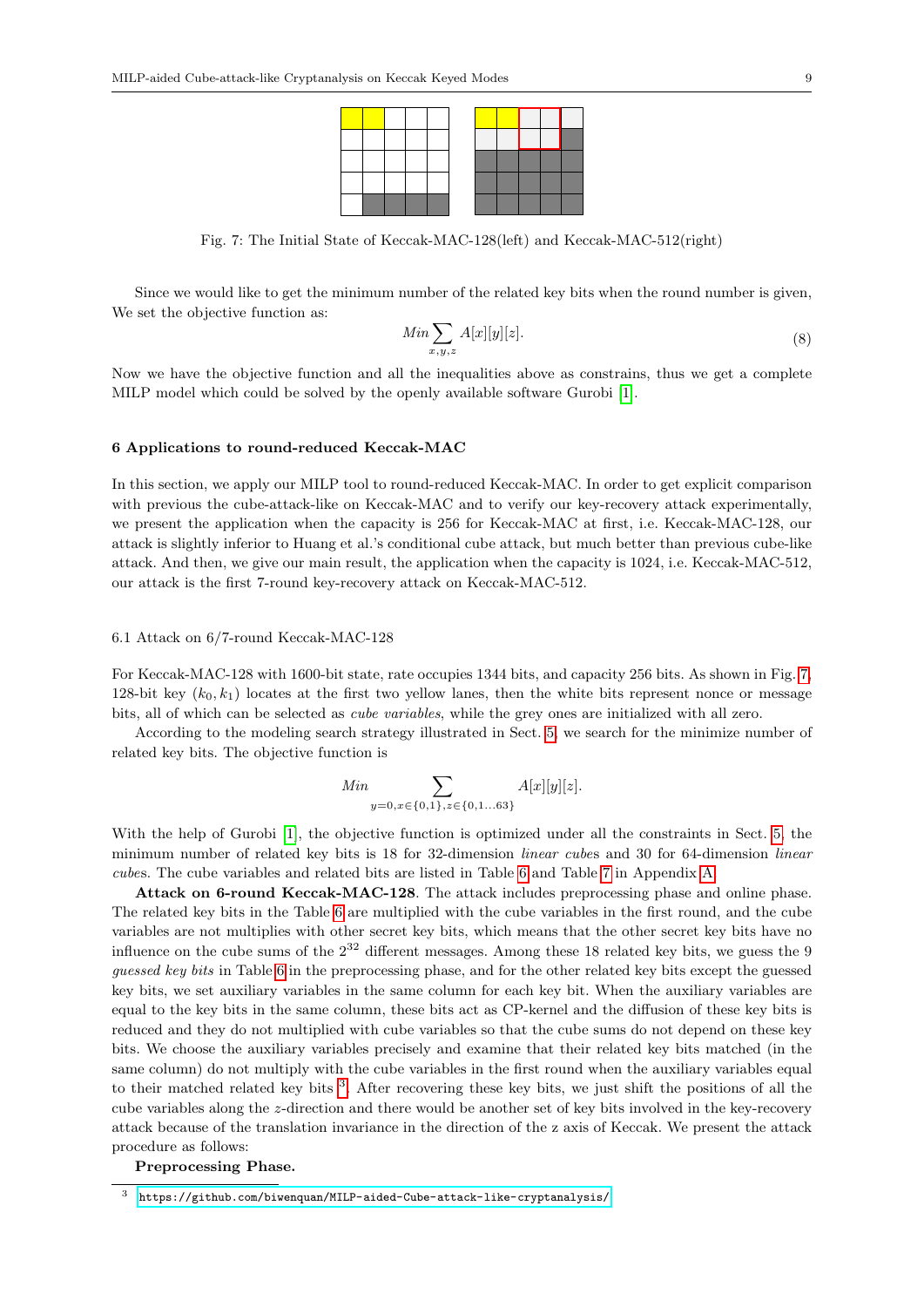- Set all the state bits except the cube variables to zero (or any other arbitrary constant).
- For each possible value of 9 guessed key bits in Table [6,](#page-13-0) calculate the  $2^{32}$  cube sums after 6 rounds for all the output bits according to the 32-dimension cube variables in Table [6.](#page-13-0) Store the cube sums in a sorted list L with the value of 9-bit guessed key.

In preprocessing phase we calculate  $2^9$  cube sums for 32-dimension cube variables, so the time complexity is  $2^9 \times 2^{32} = 2^{41}$  6-round Keccak-MAC, and the memory complexity is  $2^9$  128-bit word.

#### Online Phase.

- For each possible value of 9-bit auxiliary variables listed in Table [6,](#page-13-0) request the outputs of  $2^{32}$  messages that make up the 32-dimension cube variables.
- $-$  Calculate the cube sums for the output bits and search them in list L. For each match in L, regard the 9-bit guessed key and 9-bit auxiliary variables as the candidate for the 18-bit related key in the Table [6.](#page-13-0)

Once the value of the 9-bit auxiliary variables equal to the 9-bit other related key bits except the 9-bit guessed key bits, these 9-bit related key with auxiliary variables would have no influence on the cube sums as they are not multiply with the 32-dimension cube variables any more in the first round. Then only the 9-bit guessed key affects on the cube sums. The memory complexity is  $2^9$ , the data complexity is  $2^{32}$ , and total computation of this attack is  $2^9 \times 2^{32} \times 2 = 2^{42}$ , which is less than Dinur et al.'s  $2^{66}$ .

Attack on 7-round Keccak-MAC-128. We find 30 related key bits with 64-dimension cube variables which are listed in Table [7](#page-13-1) as well as the guessed key bits and auxiliary variables. The attack procedure is just like the 6-round attack. In the preprocessing phase, we compute  $2^{64}$  cube sums for each value of 15-bit guessed key bits and store them in list  $L$ . In the online phase, we compute the cube sums for each of the 15-bit auxiliary variables. The total time complexity for 7-round attack is  $2^{15} \times 2^{64} \times 2 = 2^{80}$  and the memory complexity is  $2^{15}$  128-bit word.

## 6.2 Attack on 6/7-round Keccak-MAC-512

For Keccak-MAC-512 with 1600-bit state, rate occupies 576 bits, and capacity 1024 bits. As shown in Fig. [7,](#page-8-1) 128-bit key  $(k_0, k_1)$  locates at the first two yellow lanes, then the white bits represent nonce bits, but only white ones highlighted by red thick lines can be selected as *cube variables* because the other white lanes do not satisfy the CP-like-kernel and diffuse badly. In fact, we could found enough cube variables in those lanes highlighted by red trick lines. The grey ones are initialized with all zero.

We use our MILP tools and find 32-dimension cube variables with 52 related key bits and 64-dimension cube variables with 95 related key bits respectively. The cube variables, related key bits, guessed key bits and the auxiliary variables for 6/7-round attack are listed in Table [8](#page-14-0) and [9](#page-14-1) in Appendix [A](#page-13-2) respectively.

The attack procedure is the same as the Keccak-MAC-128. We just discuss the complexity here.

Attack on 6-round Keccak-MAC-512. There are 52 related key bits in total and 26 guessed key bits guessed in the preprocessing phase. The auxiliary variables are also 26-bit, then the time complexity is both  $2^{26} \times 2^{32} = 2^{58}$  for preprocessing phase and online phase, so the time complexity is  $2^{59}$  totally and the memory complexity is  $2^{26}$  128-bit word.

Attack on 7-round Keccak-MAC-512. There are 95 related key bits. We choose 47-bit as guessed key bits and find auxiliary variables for the other 48 bits. The time complexity of 7-round attack on Keccak-MAC-512 is  $2^{47} \times 2^{64} + 2^{48} \times 2^{64} = 2^{112.6}$ , and the memory complexity is  $2^{47}$  128-bit word.

#### <span id="page-9-0"></span>7 Attacks on round-reduced Keyak

Authenticated Encryption cipher Keyak is one of the 16 candidates in the 3rd round CAESAR competition, the cryptanalytic results before such as [\[6,](#page-12-33) [20\]](#page-12-16) aim at its authenticity only, in other word, nonce is reused. While if confidentiality and authenticity of data are both required, a nonce can not be reused [\[4\]](#page-11-4). In this section, we present 7/8-round key recovery attacks for Lake Keyak (1600-bit state) with nonce-respected setting, we use the recommended length of nonce 150 bytes for Lake Keyak, according to the design documents [\[4\]](#page-11-4). Our result on Lake Keyak is the first 8-round key-recovery attack in the nonce-respected setting as we know, but nearly at the same time, Song et al. [\[29\]](#page-12-27) provide another result with conditional cube attack, which is sightly better than ours.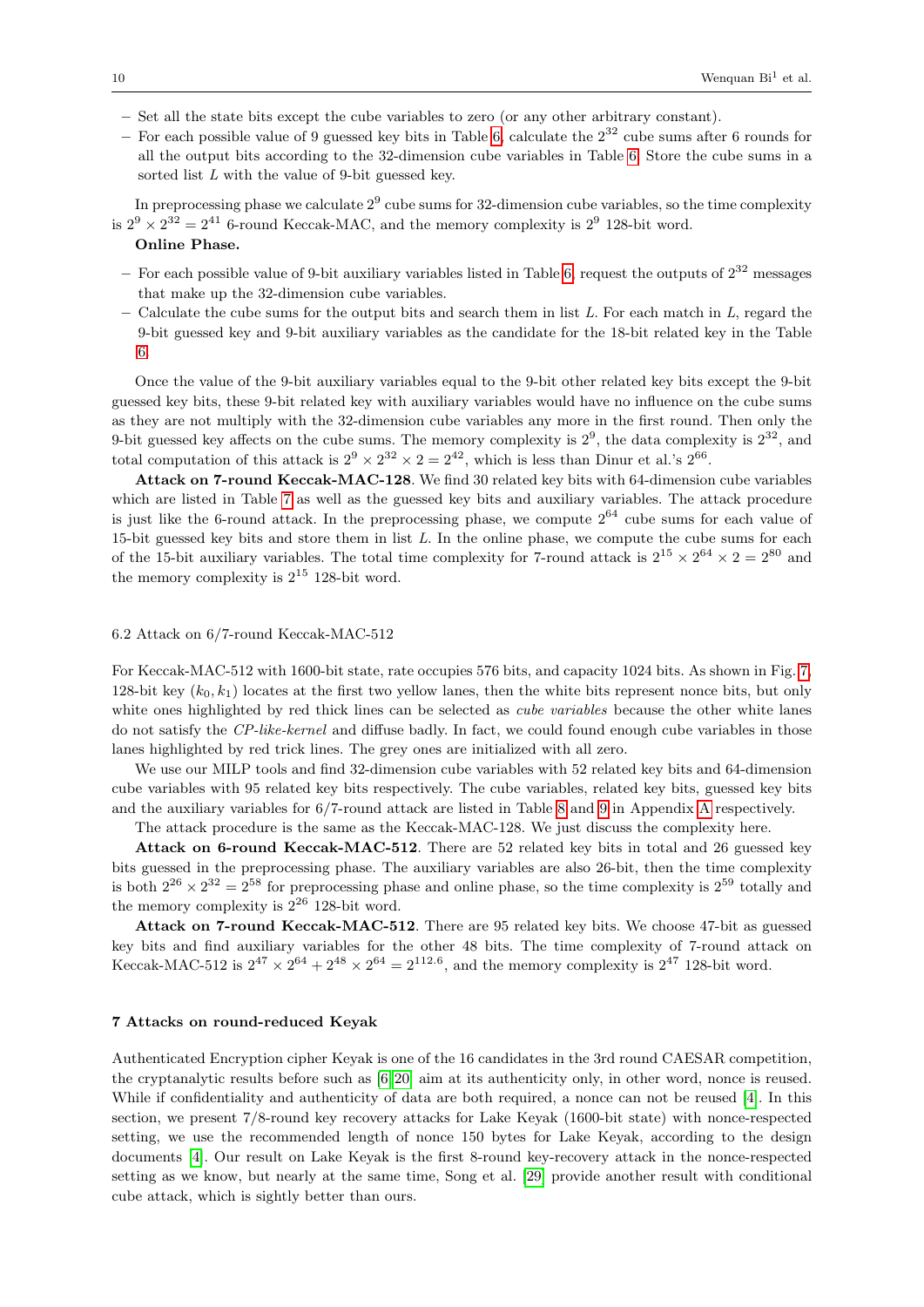#### <span id="page-10-0"></span>7.1 Attacks on round-reduced Lake Keyak

For Lake Keyak in the nonce-respected setting, we get 18 related key bits with 32-dimension linear cube and 29 related key bits with 64-dimension linear cube. The related key bits, guessed key bits, auxiliary variables and cube variables are listed in Table [10](#page-15-0) and Table [11](#page-15-1) in Appendix [A](#page-13-2) for 7-round/8-round key-recovery attack respectively. We present the 7/8-round key-recovery attack for Lake Keyak with time complexity  $2^{42}$  and  $2^{79.6}$  respectively as follows.

Attack on 7-round Lake Keyak. We use the 32-dimension cube variables listed in Table [10,](#page-15-0) as well as the related key bits, guessed key bits and auxiliary variables.

## Preprocessing Phase.

- Set all the state bits except the cube variables to zero (or any other arbitrary constant).
- For each possible value of 9 guessed key bits in Table [10,](#page-15-0) calculate the output bits after 7 rounds (with 256 capacity, there are 1344-bit output). Then compute the first 10-lane output backward through  $\iota$ and  $\chi$  operations (as the state  $S_{6,5}$  has the same algebraic degree with  $S_7$ ) and compute the cube sums for the 2<sup>32</sup> messages according to the 32-dimension cube variables listed in Table [10.](#page-15-0) Store the 640-bit cube sums in a sorted list L with the value of 9-bit guessed key.

#### Online Phase.

- For each possible value of 9-bit auxiliary variables list in Table [10,](#page-15-0) request the 7-round River Keyak outputs of  $2^{32}$  messages that make up the 32 cube variables, then compute the first 10-lane output backward through  $\iota$  and  $\chi$  operations.
- $-$  Calculate the cube sums for the first 10-lane output bits and search them in list  $L$ . For each match in L, regard the 9-bit guessed key and 9-bit auxiliary variables as the candidate for the 18-bit related key in the Table [10.](#page-15-0)

We need compute the 32-dimension cube sums for  $2^9$  values of guessed key bits in the preprocessing phase, the time complexity is  $2^9 \times 2^{32} = 2^{41}$  and memory complexity is  $2^9$  640-bit word. In the online phase, we need compute the cube sums for each possible value of 9 auxiliary variables, the time complexity is also  $2^{41}$ . Thus, the time complexity is  $2^{42}$  and memory complexity is  $2^{9}$  for the whole attack.

Attack on 8-round Lake Keyak. The attack procedure is very similar to the 7-round attack, so we only introduce the complexity of our attacks in the following. We need compute the cube sums for  $2^{14}$  values of 14 guessed key bits in the preprocessing phase, the time complexity is  $2^{14} \times 2^{64} = 2^{78}$  and memory complexity is  $2^{14}$  640-bit word. In the online phase, we need compute the cube sums for each possible value of 15 auxiliary variables, the time complexity is  $2^{15} \times 2^{64} = 2^{79}$ . Thus, the time complexity is  $2^{78} + 2^{79} = 2^{79.6}$  and memory complexity is  $2^{14}$ .

# <span id="page-10-2"></span>8 Applications to round-reduced Initialization of Ketje

At 6 March 2017, the Keccak team announces the Ketje cryptanalysis prize to encourage the cryptanalysis. In [\[21\]](#page-12-26), Li et al. present the conditional cube attacks on Ketje. Besides, they explore the resistance of Ketje against conditional cube attack according to different lengths of nonce. For Ketje Major, they search the possible cube variables in the instances with different lengths of nonce, and study the borderline length of nonce to provide enough cube variables for conditional cube attack. As a result, they point out that one could attack 7-round Ketje Major when its nonce is larger than 704 bits. While for Ketje Minor, it's necessary for adversaries to utilize (nearly) full length of nonce. In this section, we use MILP-aided cubelike-attack to explore the number of degrees of freedom for Ketje. We should point out that the MILP-aided cube-like-attack could work better when the number of degrees of freedom is smaller. We present our attacks on Ketje as follows.

#### <span id="page-10-1"></span>8.1 Attacks on round-reduced Initialization of Ketje Minor

Since we would like to explore how smaller the number of degrees of freedom could be when the MILP-aided cube-like-attack works, we need to search for enough cube variables (64 for 7-round attack) and minimize the related key bits at the same time. The number of related key bits should be smaller than 128, on the other side, if the number of related key bits is smaller than 128, we would utilize the smallest length of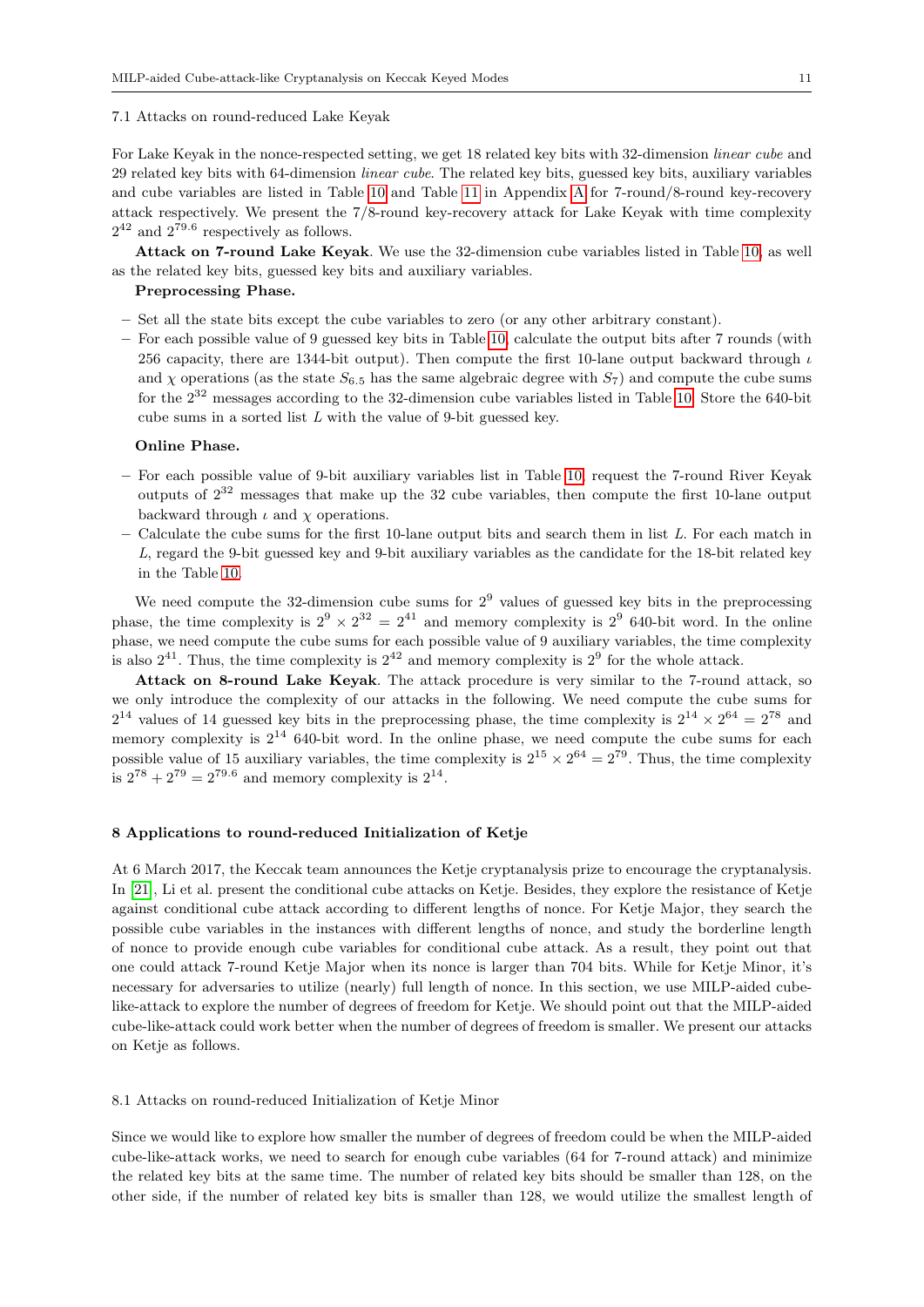nonce as far as we can. As a result, for Ketje Minor, when the length of nonce is reduced to 288-bit, we find 64-dimension linear cubes with 96 related key bits which are listed in Table [12](#page-16-0) in Appendix [A](#page-13-2) as well as the auxiliary variables and guessed key bits. With these variables, we could perform cube-attack-like cryptanalysis just as before. In preprocessing phase, we compute the cube sums over the 64 cube variables for each possible value of 48 guessed key bits and store them, while in the online phase, we compute the cube sums for each possible of 48 auxiliary variables, if the cube sums in these two phase are equal, we regard the combination of 96-bit related key as the right key. The time complexity of this attack is  $2^{48} \times 2^{64} \times 2 = 2^{113}$ , and the memory complexity is  $2^{48}$  for our 7-round key-recovery attack.

#### <span id="page-11-2"></span>8.2 Attacks on round-reduced Initialization of Ketje Major

For Ketje Major, we search for 64 cube variables with 58 related key bits when the length of nonce is reduced to 576 bits. We list the cube variables, related key bits, guessed key bits as well as the auxiliary variables in Table [13](#page-17-0) in Appendix [A.](#page-13-2) We omit the attack procedure here but present the complexity. In preprocessing phase, we compute the cube sums over the 64 cube variables for each possible value of 29 guessed key bits and store them, while in the online phase, we compute the cube sums for each possible of 29 auxiliary variables, if the values of cube sums for these two phase equal, we regard the combination of 58-bit related key as the right key. The time complexity of this attack is  $2^{29} \times 2^{64} \times 2 = 2^{94}$ , and the memory complexity is  $2^{29}$  for our 7-round key-recovery attack.

# <span id="page-11-3"></span>9 Conclusion

In this paper, we give a new MILP-based method to improve Dinur et al.'s cube-attack-like method. We find the optimal linear-cubes that are multiplied with minimum number of key bits for Keccak-MAC, Lake Keyak and Ketje. Then, we give the first 7-round key-recovery attack on Keccak-MAC-512. In Lake Keyak, our attack could work in the nonce-respected setting, while not as good as conditional cube attack. In Ketje Minor/Major, we get better results than before in aspect of complexity or attacked rounds with smaller length of nonce.

When comparing with Huang et al.'s conditional cube attack, the advantage of the MILP-aided cubeattack-like cryptanalysis is that it has larger effective range. In variants with the same number of degrees of freedom, MILP-aided cube-attack-like cryptanalysis and conditional cube attack could attack the same rounds. In variants with relatively smaller number of degrees of freedom, MILP-aided cube-attack-like cryptanalysis could get better results than conditional cube attack.

Currently, the cryptanalysis progress of symmetric-key ciphers heavily depends on automated evaluation tools. Due to Keccak's robust design, its cryptanalysis is still hard and limited. In this paper, we provide a new MILP model to study Keccak. As we put the tedious cryptanalysis work to the MILP solver, the study of Keccak becomes easier.

#### Acknowledgements

This work is supported by National Key Research and Development Program of China (No.2017YFA0303903), National Cryptography Development Fund (No.MMJJ20170121), National Natural Science Foundation of China (No.61672019), Fundamental Research Funds of Shandong University (No.2016JC029), China Postdoctoral Science Foundation (No.2017M620807).

#### References

- <span id="page-11-6"></span>1. Http://www.gurobi.com/
- <span id="page-11-1"></span>2. Berton, G., Daemen, J., Peeters, M., Assche, G.V.: The Keccak sponge function family, http://keccak.noekeon.org/
- <span id="page-11-0"></span>3. Berton, G., Daemen, J., Peeters, M., Assche, G.V., Keer, R.V.: CAESAR submission: Ketje v2 (2016), http://competitions.cr.yp.to/round3/ketjev2.pdf
- <span id="page-11-4"></span>4. Berton, G., Daemen, J., Peeters, M., Assche, G.V., Keer, R.V.: CAESAR submission: Keyak v2 (2016), http://competitions.cr.yp.to/round3/keyakv22.pdf
- <span id="page-11-5"></span>5. Bertoni, G., Daemen, J., Peeters, M., Assche, G.V.: Duplexing the sponge: Singlepass authenticated encryption and other applications. In: SAC 2011. pp. 320-337 (2011)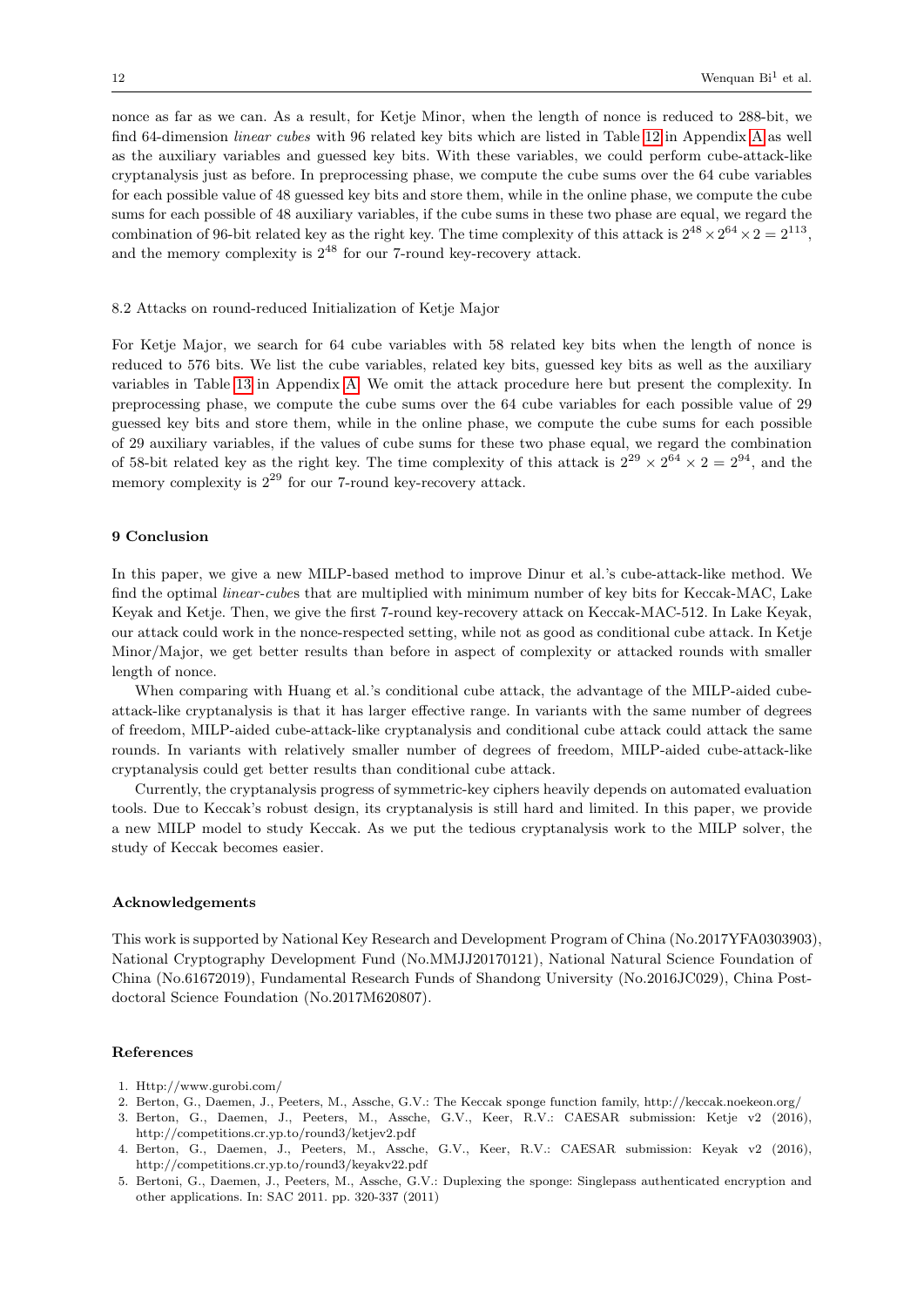- <span id="page-12-33"></span>6. Bi, W., Li, Z., Dong, X., Li, L., Wang, X.: Conditional cube attack on round reduced River Keyak. Designs, Codes and Cryptography. vol 86, pp. 1295-1310 (2018)
- <span id="page-12-22"></span>7. Cui, T., Jia, K., Fu, K., Chen, S., Wang, M.: New automatic search tool for impossible differentials and zero-correlation linear approximations. IACR Cryptology ePrint Archive, 2016/689 (2016)
- <span id="page-12-7"></span>8. Daemen, J., Van Assche, G.: Differential propagation analysis of Keccak. In: FSE 2012, vol. 7549, pp. 422-441. Springer (2012)
- <span id="page-12-2"></span>9. Dinur, I., Dunkelman, O., Shamir, A.: New attacks on Keccak-224 and Keccak-256. In: FSE 2012. pp. 442-461. Springer (2012)
- <span id="page-12-3"></span>10. Dinur, I., Dunkelman, O., Shamir, A.: Collision attacks on up to 5 rounds of SHA-3 using generalized internal differentials. In: FSE 2013. pp. 219-240. Springer (2013)
- <span id="page-12-12"></span>11. Dinur, I., Morawiecki, P., Pieprzyk, J., Srebrny, M., Straus, M.: Cube attacks and cube-attack-like cryptanalysis on the round-reduced Keccak sponge function. In: EUROCRYPT 2015. pp. 733-761 (2015)
- <span id="page-12-29"></span>12. Dinur, I., Shamir, A.: Cube attacks on tweakable black box polynomials. In: EUROCRYPT 2009. pp. 278-299 (2009)
- <span id="page-12-8"></span>13. Dobraunig, C., Eichlseder, M., Mendel, F.: Heuristic tool for linear cryptanalysis with applications to CAESAR candidates. In: ASIACRYPT 2015. pp. 490-509 (2015)
- <span id="page-12-13"></span>14. Dobraunig, C., Eichlseder, M., Mendel, F., Schläffer, M.: Cryptanalysis of Ascon. In: CT-RSA 2015. pp. 371-387 (2015)
- <span id="page-12-15"></span><span id="page-12-14"></span>15. Dobraunig, C., Eichlseder, M., Mendel, F., Schläffer, M.: Ascon v1. 2. Submission to the CAESAR Competition (2016) 16. Dong, X., Li, Z., Wang, X., Qin, L.: Cube-like attack on round-reduced initialization of Ketje Sr. IACR Trans. Sym-
- metric Cryptol. 2017, pp. 259-280 (2017) 17. Duc, A., Guo, J., Peyrin, T., Wei, L.: Unaligned rebound attack: Application to Keccak. In: FSE 2012. pp. 402-421.
- <span id="page-12-4"></span>Springer (2012)
- <span id="page-12-21"></span>18. Fu, K., Wang, M., Guo, Y., Sun, S., Hu, L.: MILP-Based automatic search algorithms for differential and linear trails for Speck. In: FSE 2016. pp. 268–288. Springer (2016)
- <span id="page-12-5"></span>19. Guo, J., Liu, M., Song, L.: Linear structures: Applications to cryptanalysis of round-reduced Keccak. In: ASIACRYPT 2016, Part I. pp. 249-274. Springer (2016)
- <span id="page-12-16"></span>20. Huang, S., Wang, X., Xu, G., Wang, M., Zhao, J.: Conditional cube attack on reduced-round Keccak sponge function. In: EUROCRYPT 2017. pp. 259-288 (2017)
- <span id="page-12-26"></span>21. Li, Z., Bi, W., Dong, X., Wang, X.: Improved conditional cube attacks on Keccak keyed modes with MILP method. In: ASIACRYPT 2017, Part I. pp. 99-127. Springer (2017)
- <span id="page-12-17"></span>22. Li, Z., Dong, X., Wang, X.: Conditional cube attack on round-reduced ASCON. IACR Trans. Symmetric Cryptol. 2017, pp. 175-202 (2017)
- <span id="page-12-9"></span>23. Mella, S., Daemen, J., Assche, G.V.: New techniques for trail bounds and application to differential trails in Keccak. IACR Trans. Symmetric Cryptol. 2017(1), pp. 329-357 (2017), http://tosc.iacr.org/index.php/ToSC/article/view/597
- <span id="page-12-6"></span>24. Morawiecki, P., Pieprzyk, J., Srebrny, M.: Rotational cryptanalysis of roundreduced Keccak. In: FSE2013. pp. 241-262. Springer (2013)
- <span id="page-12-18"></span>25. Mouha, N., Wang, Q., Gu, D., Preneel, B.: Differential and linear cryptanalysis using mixed-integer linear programming. In: Inscrypt 2011. pp. 57-76. Springer (2011)
- <span id="page-12-10"></span>26. Qiao, K., Song, L., Liu, M., Guo, J.: New collision attacks on round-reduced Keccak. In: EUROCRYPT 2017. pp. 216-243. Springer (2017)
- <span id="page-12-23"></span>27. Sasaki, Y., Todo, Y.: New impossible differential search tool from design and cryptanalysis aspects - revealing structural properties of several ciphers. In: EUROCRYPT 2017, Part III. pp. 185-215 (2017)
- <span id="page-12-11"></span>28. Song, L., Liao, G., Guo, J.: Non-full sbox linearization: Applications to collision attacks on round-reduced Keccak. In: CRYPTO 2017. pp. 428-451. Springer (2017)
- <span id="page-12-27"></span>29. Song, L., Guo, J., Shi, D.: New milp modeling: Improved conditional cube attacks to Keccak-based constructions. Cryptology ePrint Archive, Report 2017/1030, 2017. https://eprint.iacr.org/2017/1030.pdf
- <span id="page-12-19"></span>30. Sun, S., Hu, L., Wang, P., Qiao, K., Ma, X., Song, L.: Automatic security evaluation and (related-key) differential characteristic search: application to SIMON, PRESENT, LBlock, DES(L) and other bit-oriented block ciphers. In: ASIACRYPT 2014. pp. 158-178. Springer (2014)
- <span id="page-12-32"></span>31. Todo, Y.: Structural evaluation by generalized integral property. In: EUROCRYPT 2015, Part I. pp. 287-314. Springer (2015)
- <span id="page-12-30"></span>32. Todo, Y., Isobe, T., Hao, Y., Meier, W.: Cube attacks on non-blackbox polynomials based on Division Property. In: CRYPTO 2017, Part III. pp. 250-279. Springer (2017)
- <span id="page-12-0"></span>33. Wang, X., Yin, Y.L., Yu, H.: Finding Collisions in the Full SHA-1. In: CRYPTO 2005. pp. 17-36. Springer (2005)
- <span id="page-12-1"></span>34. Wang, X., Yu, H.: How to Break MD5 and Other Hash Functions. In: EUROCRYPT 2005. pp. 19-35. Springer (2005)
- <span id="page-12-31"></span>35. Wang, Q., Hao, Y., Todo, Y., Li, C., Isobe, T., Meier, W.: Improved division property based cube attacks exploiting algebraic properties of superpoly. To appear in CRYPTO 2018. https://eprint.iacr.org/2017/1063
- <span id="page-12-20"></span>36. Xiang, Z., Zhang, W., Bao, Z., Lin, D.: Applying MILP method to searching integral distinguishers based on division property for 6 lightweight block ciphers. In: ASIACRYPT 2016, Part I. pp. 648-678. Springer (2016)
- <span id="page-12-28"></span>37. Ye, C., Tian, T.: New insights into divide-and-conquer attacks on the round-reduced Keccak-MAC. Cryptology ePrint Archive, Report 2018/059, 2018. https://eprint.iacr.org/2018/059.pdf
- <span id="page-12-24"></span>38. Zong, R., Dong, X., Wang, X.: Related-tweakey impossible differential attack on reduced-round Deoxys-BC-256. Cryptology ePrint Archive, Report 2018/680, 2018. https://eprint.iacr.org/2018/680
- <span id="page-12-25"></span>39. Zong, R., Dong, X., Wang, X.: MILP-aided related-tweak/key impossible differential attack and its applications to QARMA, Joltik-BC. Cryptology ePrint Archive, Report 2018/142, 2018. https://eprint.iacr.org/2018/142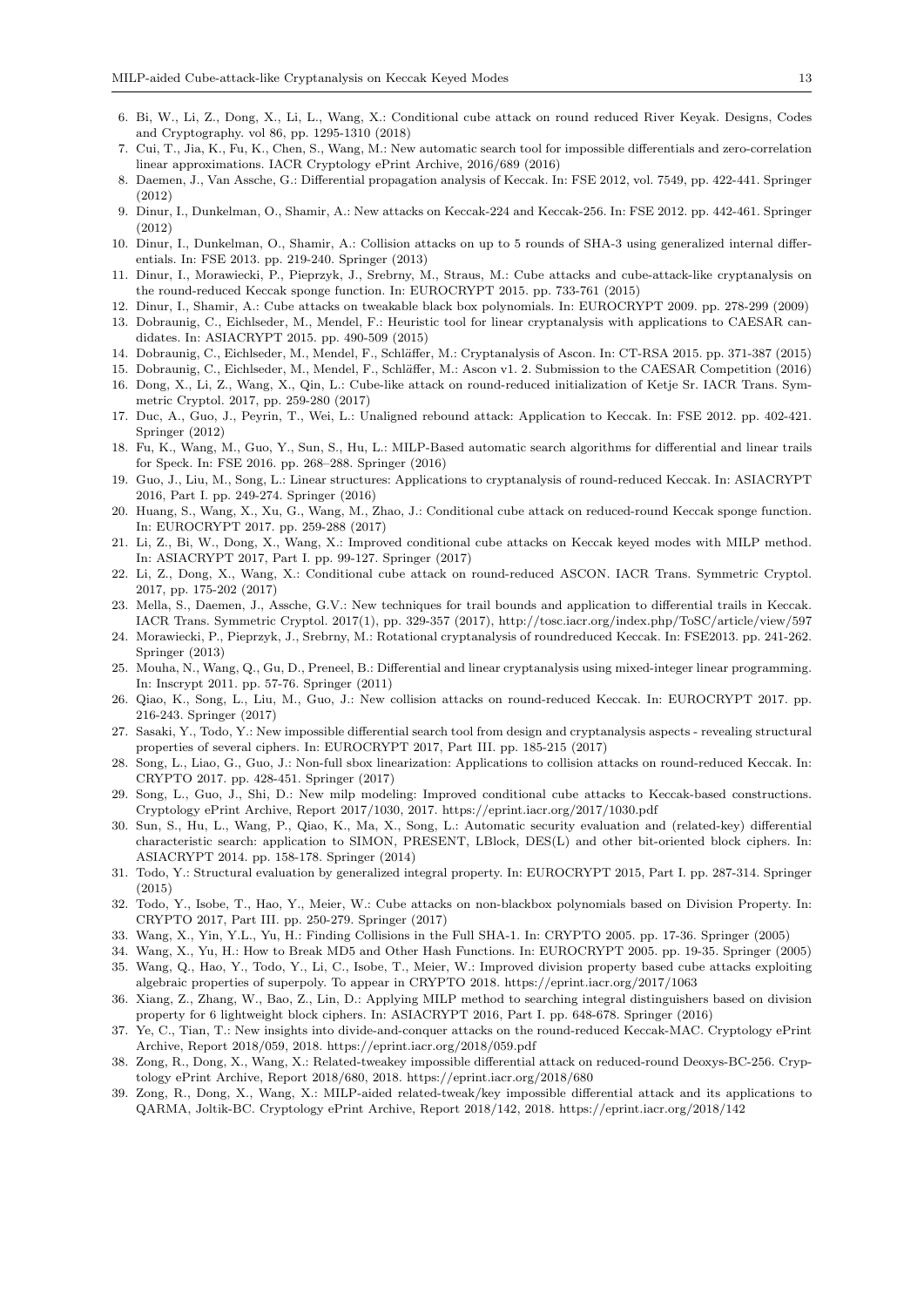# <span id="page-13-2"></span>A Parameters set for attack

| Table 6: Parameters set for attack on 6-round Keccak-MAC-128 |  |  |  |  |  |  |  |  |
|--------------------------------------------------------------|--|--|--|--|--|--|--|--|
|--------------------------------------------------------------|--|--|--|--|--|--|--|--|

<span id="page-13-0"></span>

| Cube Variables                                                                                                                                                                                                                                                                                                                                                                                                                                                                                                                                                                      |
|-------------------------------------------------------------------------------------------------------------------------------------------------------------------------------------------------------------------------------------------------------------------------------------------------------------------------------------------------------------------------------------------------------------------------------------------------------------------------------------------------------------------------------------------------------------------------------------|
| $A[2][2][9]=A[2][3][9]=v_0, A[2][0][12]=v_1, A[2][2][12]=v_2, A[2][3][12]=v_1+v_2, A[2][0][15]=v_3, A[2][2][15]=v_4,$<br>$A[2][3][15]=v_3+v_4,A[2][0][18]=v_5,A[2][2][18]=v_6,A[2][3][18]=v_5+v_6,A[2][0][21]=v_7,A[2][2][21]=v_8,$<br>$A[2][3][21]=v_7+v_8,A[2][0][24]=v_9, A[2][2][24]=v_{10},A[2][3][24]=v_9+v_{10},A[2][0][27]=v_{11},A[2][2][27]=v_{12},$<br>$A[2][3][27]=v_{11}+v_{12}$ , $A[2][0][30]=v_{13}$ , $A[2][2][30]=v_{14}$ , $A[2][3][30]=v_{13}+v_{14}$ , $A[2][0][33]=v_{15}$ , $A[2][2][33]=v_{16}$ ,                                                           |
| $A[2][3][33]=v_{15}+v_{16}A[2][0][36]=v_{17}A[2][2][36]=v_{18}, A[2][3][36]=v_{17}+v_{18}A[2][0][39]=v_{19}A[2][2][39]=v_{20},$<br>$A[2][3][39]=v_{19}+v_{20}, A[2][0][42]=v_{21}, A[2][2][42]=v_{22}, A[2][3][42]=v_{21}+v_{22}, A[2][0][45]=v_{23}, A[2][2][45]=v_{24},$<br>$A[2][3][45] = v_{23} + v_{24}, A[2][0][48] = v_{25}, A[2][2][48] = v_{26}, A[2][3][48] = v_{25} + v_{26}, A[2][0][51] = v_{27}, A[2][2][51] = v_{28},$<br>$A[2][3][51]=v_{27}+v_{28}$ , $A[2][0][54]=A[2][2][54]=v_{29}$ , $A[2][0][57]=v_{30}$ , $A[2][2][57]=v_{31}$ , $A[2][3][57]=v_{30}+v_{31}$ |
| <b>Related Key Bits</b>                                                                                                                                                                                                                                                                                                                                                                                                                                                                                                                                                             |
| $k_0[8], k_0[11], k_0[14], k_0[17], k_0[20], k_0[23], k_0[26], k_0[29], k_0[32], k_0[35],$<br>$k_0$ [38], $k_0$ [41], $k_0$ [44], $k_0$ [47], $k_0$ [50], $k_0$ [53], $k_0$ [56], $k_0$ [62]                                                                                                                                                                                                                                                                                                                                                                                        |
| Guessed Key bits                                                                                                                                                                                                                                                                                                                                                                                                                                                                                                                                                                    |
| $k_0$ [35], $k_0$ [38], $k_0$ [41], $k_0$ [44], $k_0$ [47], $k_0$ [50], $k_0$ [53], $k_0$ [56], $k_0$ [62]                                                                                                                                                                                                                                                                                                                                                                                                                                                                          |
| <b>Auxiliary Variables</b>                                                                                                                                                                                                                                                                                                                                                                                                                                                                                                                                                          |
| $A[0][1][8]=a_0, A[0][1][11]=a_1, A[0][1][14]=a_2, A[0][1][17]=a_3, A[0][1][20]=a_4, A[0][1][23]=a_5, A[0][1][26]=a_6,$<br>$A[0][1][29]=a_7, A[0][1][32]=a_8$                                                                                                                                                                                                                                                                                                                                                                                                                       |

Table 7: Parameters set for attack on 7-round Keccak-MAC-128

<span id="page-13-1"></span>

| Cube Variables                                                                                                                                                                                                                                                                                                                     |
|------------------------------------------------------------------------------------------------------------------------------------------------------------------------------------------------------------------------------------------------------------------------------------------------------------------------------------|
| $A[0][1][4] = A[0][3][4] = v_0, A[0][1][13]A[0][3][13] = v_1, A[0][1][17] = A[0][2][17] = v_2, A[0][2][18] = A[0][3][18] = v_3,$                                                                                                                                                                                                   |
| $A[0][1][22]A[0][3][22] = v_4, A[0][2][24] = A[0][3][24] = v_5, A[0][1][26] = A[0][2][26] = v_6, A[0][1][32]A[0][2][32] = v_7,$                                                                                                                                                                                                    |
| $A[0][1][35] = A[0][2][35] = v_8, A[0][1][38] = A[0][2][38] = v_9, A[0][2][39] = A[0][3][39] = v_{10}, A[0][1][41] = A[0][2][41] = v_{11},$                                                                                                                                                                                        |
| $A[0][1][44] = A[0][3][44] = v_{12}$ , $A[0][2][48] = A[0][3][48] = v_{13}$ , $A[0][1][50] = A[0][3][50] = v_{14}$ , $A[0][1][59] = A[0][3][59] = v_{15}$ ,                                                                                                                                                                        |
| $A[0][1][61] = A[0][2][61] = v_{16}, A[2][0][0] = v_{17}, A[2][2][0] = v_{18}, A[2][3][0] = v_{17} + v_{18}, A[2][0][1] = v_{19}, A[2][2][1] = v_{20},$                                                                                                                                                                            |
| $A[2][3][1]=v_{19}+v_{20}, A[2][0][3]=A[2][3][3]=v_{21}, A[2][0][4]=A[2][2][4]=v_{22}, A[2][0][7]=v_{23}, A[2][2][7]=v_{24},$                                                                                                                                                                                                      |
| $A[2][3][7]=v_{23}+v_{24}, A[2][0][9]=v_{25}, A[2][2][9]=v_{26}, A[2][3][9]=v_{25}+v_{26}, A[2][0][12]=A[2][3][12]=v_{27},$                                                                                                                                                                                                        |
| $A[2][2][15] = A[2][3][15] = v_{28}, A[2][0][16] = A[2][3][16] = v_{29}, A[2][0][18] = v_{30}, A[2][2][18] = v_{31}, A[2][3][18] = v_{30} + v_{31}, A[2][2][16] = v_{30} + v_{31}, A[2][2][16] = v_{31}, A[2][2][16] = v_{31}, A[2][2][16] = v_{31}, A[2][2][16] = v_{31}, A[2][2][16] = v_{31}, A[2][2][16] = v_{31}, A[2][2][16$ |
| $A[2][2][20] = A[2][3][20] = v_{32}, A[2][0][21] = A[2][2][21] = v_{33}, A[2][0][24] = A[2][2][24] = v_{34}, A[2][0][25] = A[2][3][25] = v_{35},$                                                                                                                                                                                  |
| $A[2][0][29] = A[2][3][29] = v_{36}$ , $A[2][0][34] = A[2][3][34] = v_{37}$ , $A[2][2][35] = A[2][3][35] = v_{38}$ , $A[2][0][38] = A[2][3][38] = v_{39}$ ,                                                                                                                                                                        |
| $A[2][2][40]=A[2][3][40]=v_{40}, A[2][2][41]=A[2][3][41]=v_{41}, A[2][0][43]=A[2][3][43]=v_{42}, A[2][0][44]=v_{43},$                                                                                                                                                                                                              |
| $A[2][2][44] = v_{44}$ , $A[2][3][44] = v_{43} + v_{44}$ , $A[2][2][46] = A[2][3][46] = v_{45}$ , $A[2][0][47] = v_{46}$ , $A[2][2][47] = v_{47}$ ,                                                                                                                                                                                |
| $A[2][3][47]=v_{46}+v_{47}$ , $A[2][0][49]=v_{48}$ , $A[2][2][49]=v_{49}$ , $A[2][3][49]=v_{48}+v_{49}$ , $A[2][0][50]=A[2][2][50]=v_{50}$ ,                                                                                                                                                                                       |
| $A[2][0][52]=v_{51}, A[2][2][52]=v_{52}, A[2][3][52]=v_{51}+v_{52}, A[2][0][53]=v_{53}, A[2][2][53]=v_{54}, A[2][3][53]=v_{53}+v_{54},$                                                                                                                                                                                            |
| $A[2][0][55] = v_{55}A[2][2][55] = v_{56}A[2][3][55] = v_{55} + v_{56}A[2][0][56] = A[2][3][56] = v_{57}A[2][0][58] = v_{58}A[2][2][58] = v_{59}$                                                                                                                                                                                  |
| $A[2][3][58]=v_{58}+v_{59}, A[2][2][59]=A[2][3][59]=v_{60}, A[2][0][61]=A[2][2][61]=v_{61}, A[2][0][62]=v_{62}, A[2][2][62]=v_{63},$                                                                                                                                                                                               |
| $A[2][3][62]=v_{62}+v_{63},$                                                                                                                                                                                                                                                                                                       |
| <b>Related Key Bits</b>                                                                                                                                                                                                                                                                                                            |
| $k_0[0], k_0[3], k_0[5], k_0[6], k_0[8], k_0[12], k_0[14], k_0[17], k_0[19], k_0[20], k_0[21], k_0[23], k_0[30], k_0[34], k_0[39], k_0[40], k_0[40], k_0[40], k_0[40], k_0[40], k_0[41], k_0[41], k_0[40], k_0[41], k_0[41], k_0[41], k_0[41], k_0[41], k_0[41], k_0[41], k_0[41], k_0[41], k$                                     |

 $k_0[43], k_0[45], k_0[46], k_0[48], k_0[49], k_0[51], k_0[52], k_0[54], k_0[57], k_0[58], k_0[60], k_0[61], k_0[63]$ 

# Guessed Key bits

 $k_{0}[17], k_{0}[40], k_{0}[43], k_{0}[45], k_{0}[46], k_{0}[48], k_{0}[49], k_{0}[51], k_{0}[52], \; k_{0}[54], k_{0}[57], k_{0}[58], k_{0}[60], k_{0}[61], k_{0}[63], k_{0}[61], k_{0}[63], k_{0}[61], k_{0}[62], k_{0}[61], k_{0}[63], k_{0}[61], k_{0}[63], k_{0}[61], k_{0}[63], k_{0}[61], k_{0}[63], k_{0}[61], k_{0}[63], k_{0}[61], k_{0}[63], k$ 

# Auxiliary Variables

 $A[0][1][0]=a_0, A[0][1][3]=a_1, A[0][1][5]=a_2, A[0][1][6]=a_3, A[0][1][8]=a_4, A[0][1][12]=a_5, A[0][1][14]=a_6, A[0][1][19]=a_7, A[0][16]=a_8, A[06]$  $A[0][1][20]\text{=}a_8,A[0][1][21]\text{=}a_9,A[0][1][23]\text{=}a_{10},A[0][1][25]\text{=}a_{11},A[0][1][30]\text{=}a_{12},A[0][1][34]\text{=}a_{13},A[0][1][39]\text{=}a_{14}$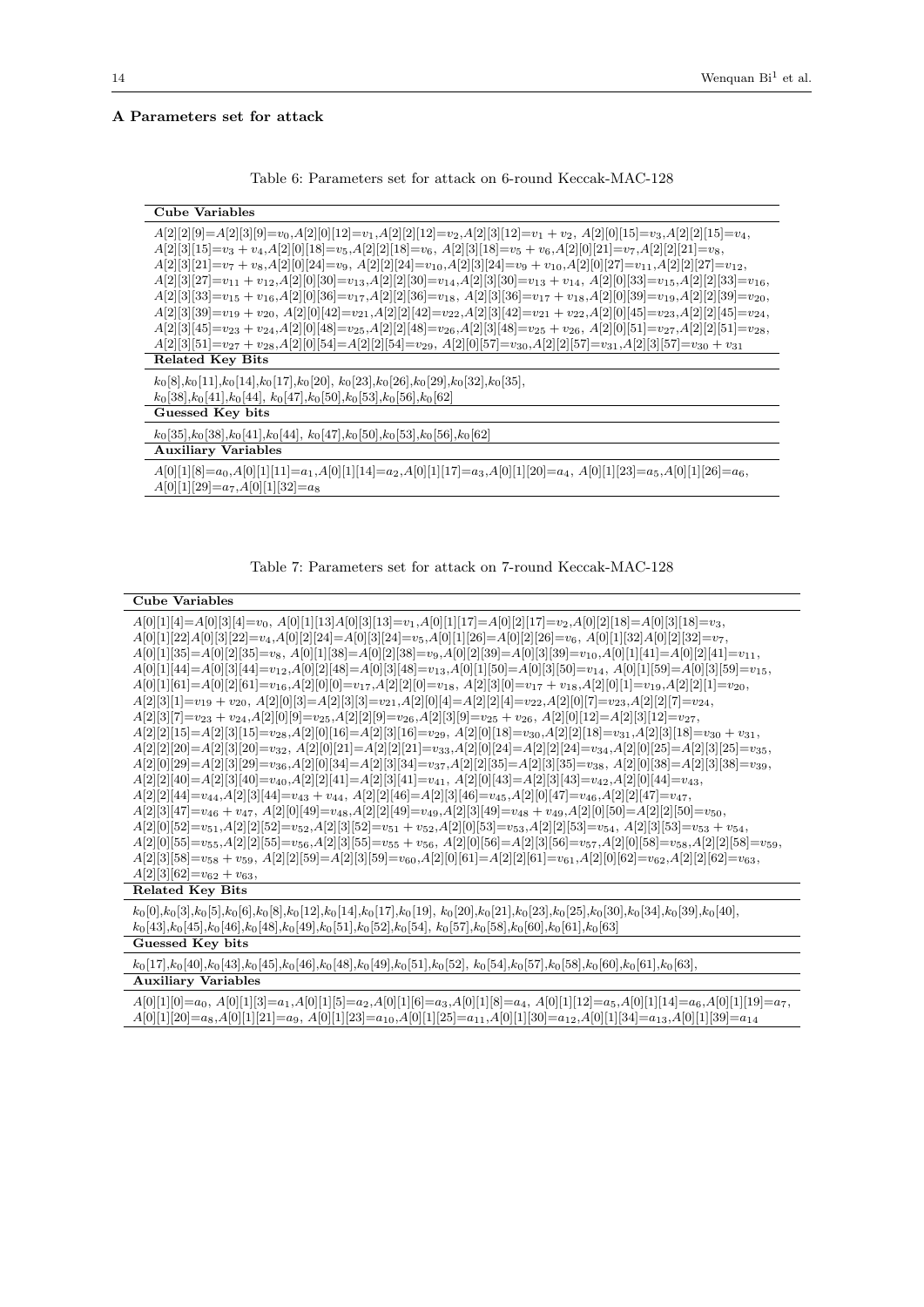<span id="page-14-0"></span>

| Cube Variables                                                                                                                                                                                                                                                                                                              |
|-----------------------------------------------------------------------------------------------------------------------------------------------------------------------------------------------------------------------------------------------------------------------------------------------------------------------------|
| $A[2][0][2]=A[2][1][2]=v_0, A[2][0][3]=A[2][1][3]=v_1, A[2][0][9]=A[2][1][9]=v_2, A[2][0][10]=A[2][1][10]=v_3,$                                                                                                                                                                                                             |
| $A[2][0][11] = A[2][1][11] = v_4, A[2][0][17] = A[2][1][17] = v_5, A[2][0][19] = A[2][1][19] = v_6, A[2][0][20] = A[2][1][20] = v_7,$                                                                                                                                                                                       |
| $A[2][0][26] = A[2][1][26] = v_8, A[2][0][28] = A[2][1][28] = v_9, A[2][0][29] = A[2][1][29] = v_{10}, A[2][0][35] = A[2][1][35] = v_{11},$                                                                                                                                                                                 |
| $A[2][0][36] = A[2][1][36] = v_{12}A[2][0][37] = A[2][1][37] = v_{13}A[2][0][43] = A[2][1][43] = v_{14}, A[2][0][45] = A[2][1][45] = v_{15},$                                                                                                                                                                               |
| $A[2][0][51]=A[2][1][51]=v_{16}, A[2][0][52]=A[2][1][52]=v_{17},$                                                                                                                                                                                                                                                           |
| $A[2][0][58]=A[2][1][58]=v_{18},A[2][0][59]=A[2][1][59]=v_{19},$                                                                                                                                                                                                                                                            |
| $A[3][0][0]=A[3][1][0]=v_{20}, A[3][0][7]=A[3][1][7]=v_{21}, A[3][0][25]=A[3][1][25]=v_{22}, A[3][0][32]=A[3][1][32]=v_{23},$                                                                                                                                                                                               |
| $A[3][0][40] = A[3][1][40] = v_{24}, A[3][0][41] = A[3][1][41] = v_{25}, A[3][0][47] = A[3][1][47] = v_{26}, A[3][0][48] = A[3][1][48] = v_{27},$                                                                                                                                                                           |
| $A[3][0][49] = A[3][1][49] = v_{28}$ , $A[3][0][55] = A[3][1][55] = v_{29}$ , $A[3][0][57] = A[3][1][57] = v_{30}$ , $A[3][0][63] = A[3][1][63] = v_{31}$                                                                                                                                                                   |
| <b>Related Key Bits</b>                                                                                                                                                                                                                                                                                                     |
| $k_0[0], k_0[5], k_0[6], k_0[7], k_0[8], k_0[13], k_0[14], k_0[15], k_0[16], k_0[22], k_0[24], k_0[25], k_0[31], k_0[32], k_0[33], k_0[34], k_0[39], k_0[40], k_0[40], k_0[52], k_0[64], k_0[7], k_0[8], k_0[9], k_0[10], k_0[10], k_0[11], k_0[12], k_0[22], k_0[23], k_0[33], k_0[34], k_0[$                              |
| $k_0[41], k_0[42], k_0[47], k_0[48], k_0[50], k_0[54], k_0[55], k_0[56], k_0[57], k_0[62], k_0[63], k_1[0], k_1[7], k_1[8], k_1[14], k_1[15], k_1[16], k_1[16], k_1[17], k_1[18], k_1[19], k_1[10], k_1[10], k_1[10], k_1[10], k_1[11], k_1[10], k_1[10], k_1[11], k_1[10], k_1[11], k_1[10$                                |
| $k_1[18], k_1[22], k_1[24], k_1[25], k_1[30], k_1[31], k_1[33], k_1[34], k_1[38], k_1[40], k_1[41], k_1[42], k_1[48], k_1[50], k_1[56], k_1[57], k_1[63]$                                                                                                                                                                   |
| Guessed Key bits                                                                                                                                                                                                                                                                                                            |
| $k_0[57], k_0[62], k_0[63], k_1[0], k_1[7], k_1[8], k_1[14], k_1[15], k_1[16], k_1[18], k_1[22], k_1[24], k_1[25], k_1[30], k_1[31], k_1[33], k_1[34], k_1[38], k_1[44], k_1[44], k_1[44], k_1[44], k_1[44], k_1[44], k_1[44], k_1[44], k_1[44], k_1[44], k_1[44], k_1[44], k_1[44], k_1[44$                                |
| $k_1[40], k_1[41], k_1[42], k_1[48], k_1[50], k_1[56], k_1[57], k_1[63]$                                                                                                                                                                                                                                                    |
| <b>Auxiliary Variables</b>                                                                                                                                                                                                                                                                                                  |
| $A[0][2][0]=a_0, A[0][2][5]=a_1, A[0][2][6]=a_2, A[0][2][7]=a_3, A[0][2][8]=a_4, A[0][2][13]=a_5, A[0][2][14]=a_6, A[0][2][15]=a_7, A[0][2][16]=a_8, A[0][2][16]=a_9, A[0][2][16]=a_9, A[0][2][16]=a_9, A[0][2][16]=a_9, A[0][2][16]=a_9, A[0][2][16]=a_9, A[0][2][16]=a_9, A[0][2][16]=a_9, A[0][$                         |
| $A[0][2][16]=a_8,A[0][2][22]=a_9,A[0][2][24]=a_{10},A[0][2][25]=a_{11},A[0][2][31]=a_{12},A[0][2][32]=a_{13},A[0][2][33]=a_{14},$                                                                                                                                                                                           |
| $A[0][2][34]=a_{15}, A[0][2][39]=a_{16}, A[0][2][40]=a_{17}, A[0][2][41]=a_{18}, A[0][2][42]=a_{19}, A[0][2][47]=a_{20}, A[0][2][48]=a_{21}, A[0][2][48]=a_{22}, A[0][2][48]=a_{22}, A[0][2][48]=a_{22}, A[0][2][48]=a_{23}, A[0][2][48]=a_{24}, A[0][2][48]=a_{25}, A[0][2][48]=a_{26}, A[0][2][48]=a_{27}, A[0][2][48]=a$ |
| $A[0][2][50] = a_{22}, A[0][2][54] = a_{23}, A[0][2][55] = a_{24}, A[0][2][56] = a_{25}$                                                                                                                                                                                                                                    |

|  | Table 9: Parameters set for attack on 7-round KECCAK-MAC-512 |  |  |  |  |  |  |  |
|--|--------------------------------------------------------------|--|--|--|--|--|--|--|
|--|--------------------------------------------------------------|--|--|--|--|--|--|--|

# <span id="page-14-1"></span>Cube Variables

| $A[2][0][1]=A[2][1][1]=v_0, A[2][0][2]=A[2][1][2]=v_1, A[2][0][8]=A[2][1][8]=v_2, A[2][0][9]=A[2][1][9]=v_3,$                                                                                                                                                                                                                     |
|-----------------------------------------------------------------------------------------------------------------------------------------------------------------------------------------------------------------------------------------------------------------------------------------------------------------------------------|
| $A[2  0  10]=A[2  1  10]=v_4,A[2  0  11]=A[2  1  11]=v_5,A[2  0  12]=A[2  1  12]=v_6,A[2  0  13]=A[2  1  13]=v_7,$                                                                                                                                                                                                                |
| $A[2][0][14] = A[2][1][14] = v_8, A[2][0][20] = A[2][1][20] = v_9, A[2][0][21] = A[2][1][21] = v_{10}, A[2][0][22] = A[2][1][22] = v_{11},$                                                                                                                                                                                       |
| $A[2  0  23]=A[2  1  23]=v_{12}, A[2  0  24]=A[2  1  24]=v_{13}, A[2  0  25]=A[2  1  25]=v_{14}, A[2  0  26]=A[2  1  26]=v_{15},$                                                                                                                                                                                                 |
| $A[2][0][33] = A[2][1][33] = v_{16}, A[2][0][34] = A[2][1][34] = v_{17}, A[2][0][35] = A[2][1][35] = v_{18}, A[2][0][36] = A[2][1][36] = v_{19},$                                                                                                                                                                                 |
| $A[2][0][37] = A[2][1][37] = v_{20}, A[2][0][38] = A[2][1][38] = v_{21}, A[2][0][41] = A[2][1][41] = v_{22}, A[2][0][46] = A[2][1][46] = v_{23},$                                                                                                                                                                                 |
| $A[2][0][47] = A[2][1][47] = v_{24}$ , $A[2][0][48] = A[2][1][48] = v_{25}$ , $A[2][0][49] = A[2][1][49] = v_{26}$ , $A[2][0][50] = A[2][1][50] = v_{27}$ ,                                                                                                                                                                       |
| $A[2][0][53] = A[2][1][53] = v_{28}, A[2][0][54] = A[2][1][54] = v_{29}, A[2][0][59] = A[2][1][59] = v_{30}, A[2][0][60] = A[2][1][60] = v_{31}, A[2][0][53] = v_{31}, A[2][0][54] = v_{32}, A[2][1][54] = v_{33}, A[2][0][55] = v_{31}, A[2][0][56] = v_{31}, A[2][0][57] = v_{31}, A[2][0][58] = v_{31}, A[2][0][59] = v_{31},$ |
| $A[2][0][61] = A[2][1][61] = v_{32}, A[2][0][62] = A[2][1][62] = v_{33}, A[2][0][63] = A[2][1][63] = v_{34}, A[3][0][0] = A[3][1][0] = v_{35},$                                                                                                                                                                                   |
| $A[3][0][1]=A[3][1][1]=v_{36},A[3][0][7]=A[3][1][7]=v_{37},A[3][0][10]=A[3][1][10]=v_{38},A[3][0][11]=A[3][1][11]=v_{39},$                                                                                                                                                                                                        |
| $A[3][0][12]=A[3][1][12]=v_{40},A[3][0][13]=A[3][1][13]=v_{41},A[3][0][14]=A[3][1][14]=v_{42},A[3][0][22]=A[3][1][22]=v_{43},A[3][0][22]=A[3][1][22]=v_{44},A[3][0][22]=A[3][1][22]=v_{45},A[3][0][13]=A[3][1][22]=v_{46},A[3][0][13]=A[3][1][22]=v_{47},A[3][0][14]=A[3][1][14]=v_{47},A[3][0][22]=A[3][$                        |
| $A[3][0][23]=A[3][1][23]=v_{44}, A[3][0][24]=A[3][1][24]=v_{45}, A[3][0][25]=A[3][1][25]=v_{46}, A[3][0][26]=A[3][1][26]=v_{47},$                                                                                                                                                                                                 |
| $A[3][0][34] = A[3][1][34] = v_{48}, A[3][0][35] = A[3][1][35] = v_{49}, A[3][0][36] = A[3][1][36] = v_{50}, A[3][0][37] = A[3][1][37] = v_{51},$                                                                                                                                                                                 |
| $A[3][0][38] = A[3][1][38] = v_{52}$ , $A[3][0][39] = A[3][1][39] = v_{53}$ , $A[3][0][46] = A[3][1][46] = v_{54}$ , $A[3][0][47] = A[3][1][47] = v_{55}$ ,                                                                                                                                                                       |
| $A[3][0][49]=A[3][1][49]=v_{56}, A[3][0][50]=A[3][1][50]=v_{57}, A[3][0][51]=A[3][1][51]=v_{58}, A[3][0][52]=A[3][1][52]=v_{59},$                                                                                                                                                                                                 |
| $A[3][0][58]=A[3][1][58]=v_{60},A[3][0][59]=A[3][1][59]=v_{61},A[3][0][62]=A[3][1][62]=v_{62},A[3][0][63]=A[3][1][63]=v_{63}$                                                                                                                                                                                                     |

Related Key Bits

 $k_0[0], k_0[1], k_0[2], k_0[3], k_0[4], k_0[5], k_0[6], k_0[7], k_0[8], k_0[9], k_0[10], k_0[13], k_0[14], k_0[15], k_0[16], k_0[17], k_0[18], k_0[19], k_0[20], k_0[16], k_0[16], k_0[17], k_0[18], k_0[19], k_0[19], k_0[10], k_0[10], k_0[10], k_0[10], k_0[10], k_0[10], k_0[10], k_0[10$  $k_0[21], k_0[22], k_0[25], k_0[26], k_0[27], k_0[28], k_0[29], k_0[30], k_0[31], k_0[32], k_0[33], k_0[34], k_0[37], k_0[38], k_0[39], k_0[40], k_0[41], k_0[40], k_0[40], k_0[41], k_0[40], k_0[40], k_0[41], k_0[40], k_0[41], k_0[41], k_0[41], k_0[41], k_0[41], k_0[41], k_0[41], k_0$  $k_0[42], k_0[43], k_0[44], k_0[45], k_0[46], k_0[49], k_0[50], k_0[51], k_0[52], k_0[53], k_0[54], k_0[55], k_0[56], k_0[57], k_0[58], k_0[59], k_0[61], k_0[61], k_0[70], k_0[81], k_0[90], k_0[10], k_0[11], k_0[10], k_0[11], k_0[10], k_0[11], k_0[11], k_0[11], k_0[11], k_0[11], k_0$  $k_0[62], k_1[0], k_1[1], k_1[2], k_1[3], k_1[4], k_1[5], k_1[6], k_1[7], k_1[13], k_1[14], k_1[15], k_1[16], k_1[17], k_1[18], k_1[19], k_1[25], k_1[26], k_1[27], k_1[36], k_1[4], k_1[4], k_1[4], k_1[4], k_1[4], k_1[4], k_1[4], k_1[4], k_1[4], k_1[4], k_1[4], k_1[4], k_1[4], k_1[4], k_1[$  $\hbox{$k_1[28],\,k_1[29],k_1[30],k_1[31],k_1[32],k_1[38],k_1[39],k_1[40],k_1[41],k_1[42],\,k_1[43],k_1[44],k_1[45],k_1[46],k_1[51],k_1[52],k_1[53],k_1[46],k_1[46],k_1[46],k_1[46],k_1[46],k_1[46],k_1[46],k_1[46],k_1[46],k_1[46],k_1[46],k_1[46],k_1[46],k_$  $k_1[54], k_1[55], k_1[56], k_1[57], k_1[58], k_1[59]$ 

#### Auxiliary Variables

 $A[0][1][0]=a_0,A[0][1][1]=a_1,A[0][1][2]=a_2,A[0][1][3]=a_3,A[0][1][4]=a_4,A[0][1][5]=a_5,A[0][1][6]=a_6,A[0][1][7]=a_7,$  $A[0][1][8]=a_8,A[0][1][9]=a_9,A[0][1][10]=a_{10}, A[0][1][13]=a_{11},A[0][1][14]=a_{12},A[0][1][15]=a_{13},A[0][1][16]=a_{14},$  $A[0][1][17]=a_{15}, A[0][1][18]=a_{16}, A[0][1][19]=a_{17}, A[0][1][20]=a_{18}, A[0][1][21]=a_{19}, A[0][1][22]=a_{20}, A[0][1][25]=a_{21}, A[0][1][26]=a_{20}$  $A[0][1][26]=a_{22},A[0][1][27]=a_{23},A[0][1][28]=a_{24},A[0][1][29]=a_{25},\ A[0][1][30]=a_{26},A[0][1][31]=a_{27},A[0][1][32]=a_{28},$  $A[0][1][33]=a_{29},A[0][1][34]=a_{30},\ A[0][1][37]=a_{31},A[0][1][38]=a_{32},A[0][1][39]=a_{33},A[0][1][40]=a_{34},A[0][1][41]=a_{35},$  $A[0][1][42]=a_{36}A[0][1][43]=a_{37}A[0][1][44]=a_{38}A[0][1][45]=a_{39}A[0][1][46]=a_{40}A[0][1][49]=a_{41}A[0][1][50]=a_{42}$  $A[0][1][51]=a_{43},A[0][1][52]=a_{44},A[0][1][53]=a_{45},A[0][1][54]=a_{46},A[0][1][55]=a_{47}$ 

# Guessed Key Bits

 $k_0[56], k_0[57], k_0[58], k_0[59], k_0[61], k_0[62], k_1[0], k_1[1], k_1[2], k_1[3], k_1[4], k_1[5], k_1[6], k_1[7], k_1[13], k_1[14], k_1[15], k_1[16], k_1[16], k_1[16], k_1[16], k_1[16], k_1[16], k_1[16], k_1[16], k_1[16], k_1[16], k_1[16], k_1[16], k_1[16], k_1[16], k_1[16], k_1[$  $\label{eq:1} k_1[17] , k_1[18] , k_1[19] , k_1[25] , k_1[26] , k_1[27] , k_1[28] , \ k_1[29] , k_1[30] , k_1[31] , k_1[32] , k_1[38] , k_1[40] , k_1[41] , k_1[42] , \ k_1[43] , k_1[40] , k_1[40] , k_1[40] , k_1[40] , k_1[40] , k_1[41] , k_1[42] , k_1[43] , k_1[40] , k_1[41] , k_1$  $k_1[44],\!k_1[45],\!k_1[46],\!k_1[51],\!k_1[52],\!k_1[53],\!k_1[54],\!k_1[55],\,k_1[56],\!k_1[57],\!k_1[58],\!k_1[59]$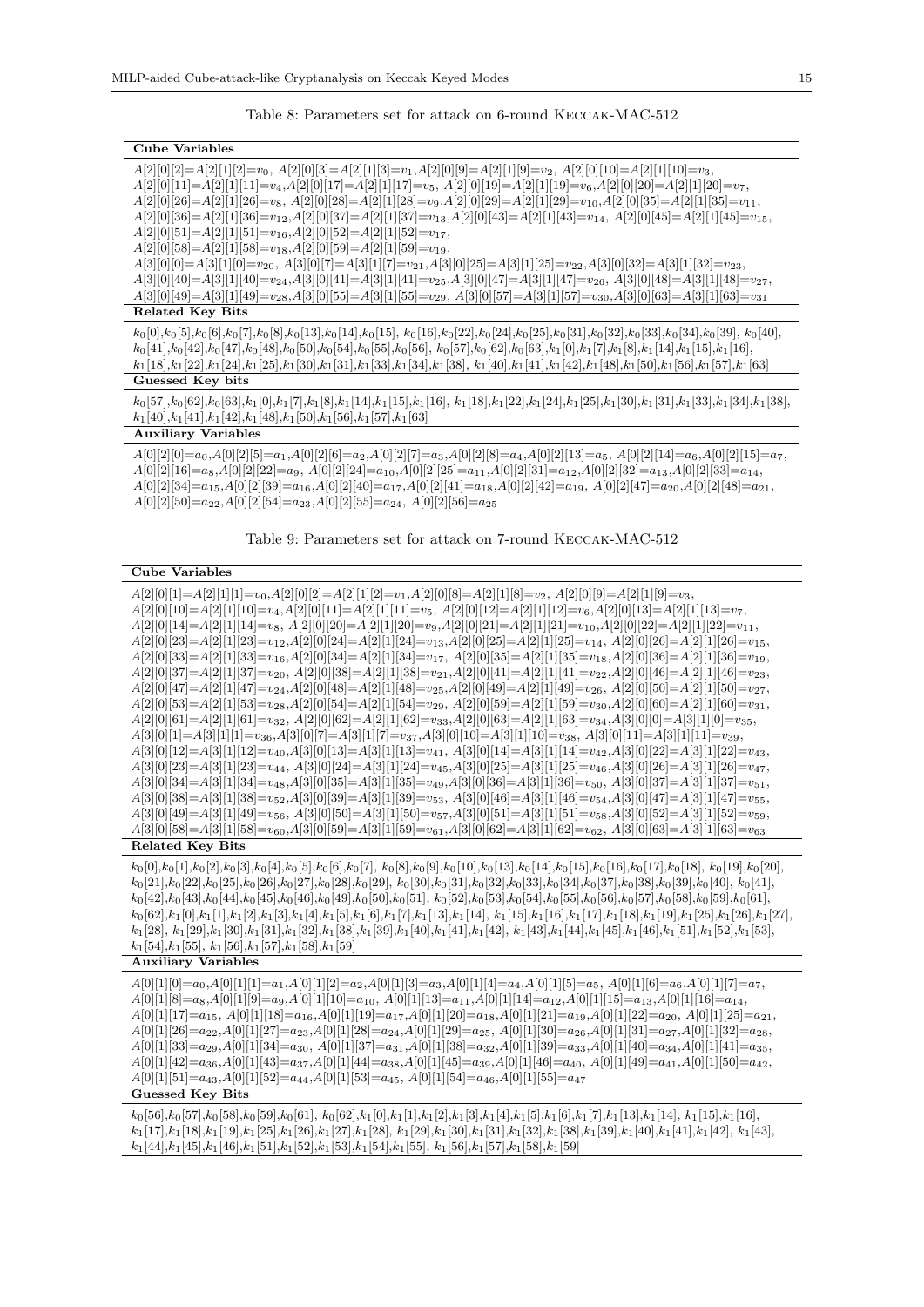Table 10: Parameters set for attack on 7-round Lake Keyak

<span id="page-15-0"></span>

| Cube Variables                                                                                                                                                                                                                                                                                                                                                                                                                                                                                                                                                                                                                                                                                                                                                                                                                                                                                                                                                                                                                                                                                                                                                                                                                                                                                                                                                                                                                                                                                                                                                                                   |
|--------------------------------------------------------------------------------------------------------------------------------------------------------------------------------------------------------------------------------------------------------------------------------------------------------------------------------------------------------------------------------------------------------------------------------------------------------------------------------------------------------------------------------------------------------------------------------------------------------------------------------------------------------------------------------------------------------------------------------------------------------------------------------------------------------------------------------------------------------------------------------------------------------------------------------------------------------------------------------------------------------------------------------------------------------------------------------------------------------------------------------------------------------------------------------------------------------------------------------------------------------------------------------------------------------------------------------------------------------------------------------------------------------------------------------------------------------------------------------------------------------------------------------------------------------------------------------------------------|
| $A[0][1][2]=A[0][3][2]=v_0, A[0][1][6]=v_1, A[0][2][6]=v_2, A[0][3][6]=v_1+v_2, A[0][1][12]=A[0][2][12]=v_3,$<br>$A[0][1][13]=A[0][3][13]=v_4, A[0][1][19]=v_5, A[0][2][19]=v_6, A[0][3][19]=v_5+v_6, A[0][2][57]=A[0][3][57]=v_7,$<br>$A[0][1][59]=A[0][2][59]=v_8, A[0][2][63]=A[0][3][63]=v_9, A[2][2][1]=A[2][4][1]=v_{10}, A[2][3][4]=A[2][4][4]=v_{11},$<br>$A[2][3][5]=A[2][4][5]=v_{12},A[2][2][10]=v_{13},A[2][3][10]=v_{14},A[2][4][10]=v_{13}+v_{14},A[2][2][11]=A[2][4][11]=v_{15},A[2][4][10]=v_{16},A[2][4][11]=v_{17},A[2][4][10]=v_{18},A[2][2][11]=v_{19},A[2][2][10]=v_{19},A[2][2][10]=v_{19},A[2][2][10]=v_{10},A[2][2][11]=v_{10},A[2][2][11]=v_{10},A[$<br>$A[2][3][12]=A[2][4][12]=v_{16}, A[2][2][15]=A[2][3][15]=v_{17}, A[2][2][16]=v_{18}, A[2][3][16]=v_{19}, A[2][4][16]=v_{18}+v_{19},$<br>$A[2][2][18] = A[2][4][18] = v_{20}, A[2][2][21] = A[2][3][21] = v_{21}, A[2][2][22] = v_{22}, A[2][3][22] = v_{23}, A[2][4][22] = v_{22} + v_{23}, A[2][4][22] = v_{23}, A[2][4][22] = v_{23}, A[2][4][22] = v_{23}, A[2][4][22] = v_{23}, A[2][4][22] = v_{23}, A[2][4][22] = v_{23}, A[2][4][22] = v_{23}, A[2][4][22] = v_{23$<br>$A[2][3][23]=A[2][4][23]=v_{24}, A[2][2][27]=A[2][3][27]=v_{25}, A[2][2][29]=v_{26}, A[2][3][29]=v_{27}, A[2][4][29]=v_{26}+v_{27}, A[2][4][29]=v_{26}+v_{27}, A[2][4][29]=v_{27}+v_{27}+v_{27}+v_{27}+v_{27}+v_{27}+v_{27}+v_{27}+v_{27}+v_{27}+v_{27}+v_{27}+v_{27}+v_{27}+v_{27}+v_{27}+v$<br>$A[2][2][33]=A[2][3][33]=v_{28}, A[2][2][40]=A[2][3][40]=v_{29}, A[2][2][53]=A[2][3][53]=v_{30}, A[2][2][59]=A[2][3][59]=v_{31}$ |
| <b>Related Key Bits</b>                                                                                                                                                                                                                                                                                                                                                                                                                                                                                                                                                                                                                                                                                                                                                                                                                                                                                                                                                                                                                                                                                                                                                                                                                                                                                                                                                                                                                                                                                                                                                                          |
| $k_0[9], k_0[10], k_0[14], k_0[15], k_0[17], k_0[20], k_0[21], k_0[26], k_0[27], k_0[28], k_0[32], k_0[34], k_0[38], k_0[39], k_0[41], k_0[45], k_0[52], k_0[46], k_0[46], k_0[47], k_0[48], k_0[49], k_0[40], k_0[40], k_0[40], k_0[41], k_0[40], k_0[40], k_0[41], k_0[40], k_0[41], k_0[$<br>$k_0$ [58],                                                                                                                                                                                                                                                                                                                                                                                                                                                                                                                                                                                                                                                                                                                                                                                                                                                                                                                                                                                                                                                                                                                                                                                                                                                                                      |
| Guessed Key bits                                                                                                                                                                                                                                                                                                                                                                                                                                                                                                                                                                                                                                                                                                                                                                                                                                                                                                                                                                                                                                                                                                                                                                                                                                                                                                                                                                                                                                                                                                                                                                                 |
| $k_0[28], k_0[32], k_0[34], k_0[38], k_0[39], k_0[41], k_0[45], k_0[52], k_0[58]$                                                                                                                                                                                                                                                                                                                                                                                                                                                                                                                                                                                                                                                                                                                                                                                                                                                                                                                                                                                                                                                                                                                                                                                                                                                                                                                                                                                                                                                                                                                |
| <b>Auxiliary Variables</b>                                                                                                                                                                                                                                                                                                                                                                                                                                                                                                                                                                                                                                                                                                                                                                                                                                                                                                                                                                                                                                                                                                                                                                                                                                                                                                                                                                                                                                                                                                                                                                       |
| $A[0][1][9]=a_0, A[0][1][10]=a_1, A[0][1][14]=a_2, A[0][1][15]=a_3, A[0][1][17]=a_4, A[0][1][20]=a_5, A[0][1][21]=a_6,$<br>$A[0][1][26]=a_7, A[0][1][27]=a_8,$                                                                                                                                                                                                                                                                                                                                                                                                                                                                                                                                                                                                                                                                                                                                                                                                                                                                                                                                                                                                                                                                                                                                                                                                                                                                                                                                                                                                                                   |
| Table 11: Parameters set for attack on 8-round LAKE KEYAK                                                                                                                                                                                                                                                                                                                                                                                                                                                                                                                                                                                                                                                                                                                                                                                                                                                                                                                                                                                                                                                                                                                                                                                                                                                                                                                                                                                                                                                                                                                                        |

#### <span id="page-15-1"></span>Cube Variables

 $A[0][1][4]=v_0,A[0][2][4]=v_1,A[0][3][4]=v_0+v_1,A[0][1][11]=v_2,A[0][2][11]=v_3,A[0][3][11]=v_2+v_3,A[0][1][18]=v_4,$  $\label{eq:17} A[0][2][18]=v_5,\\ A[0][3][18]=v_4+v_5,\\ A[0][2][22]=A[0][3][22]=v_6,\\ A[0][1][25]=A[0][3][25]=v_7,\\ A[0][2][28]=A[0][3][28]=v_8,$  $A[0][1][29] = A[0][3][29] = v_9, A[0][1][35] = v_{10}, A[0][2][35] = v_{11}, A[0][3][35] = v_{10} + v_{11}, A[0][1][42] = A[0][3][42] = v_{12},$  $\label{eq:4.10} A[0][1][47] = A[0][2][47] = v_{13}, A[0][1][48] = A[0][2][48] = v_{14},\ A[0][1][54] = v_{15}, A[0][2][54] = v_{16}, A[0][3][54] = v_{15} + v_{16},$  $A[0][1][55]=A[0][3][55]=v_17, A[0][1][58]=A[0][2][58]=v_{18},A[0][1][61]=v_{19},A[0][2][61]=v_{20},A[0][3][61]=v_{19}+v_{20},A[0][3][60]=v_{19}+v_{21},A[0][2][60]=v_{10}+v_{21},A[0][2][60]=v_{10}+v_{21},A[0][2][60]=v_{11}+v_{22},A[0][2][60]=v_{12}+v_{22},A[0][2][60]=v_{13}+v_{24},A[0][2][$  $\label{eq:4} A[0][2][62]\hspace{-0.8mm}=\hspace{-0.8mm}A[0][3][62]\hspace{-0.8mm}=\hspace{-0.8mm}v_{21},A[2][2][0]\hspace{-0.8mm}=\hspace{-0.8mm}v_{22},A[2][3][0]\hspace{-0.8mm}=\hspace{-0.8mm}v_{23},A[2][4][0]\hspace{-0.8mm}=\hspace{-0.8mm}v_{22}+v_{23},\ A[2][2][1]\hspace{-0.8mm}=\hspace{-0.8mm}v_{24},A[2][3][1]\hspace{-0.8mm}=\hspace{-0.8mm}v_{25$  $A[2][4][1]=v_{24}+v_{25}A[2][2][4]=v_{26}A[2][3][4]=v_{27}, A[2][4][4]=v_{26}+v_{27}A[2][2][5]=A[2][3][5]=v_{28}A[2][2][7]=v_{29},$  $\label{eq:4} A[2][3][7]=v_{30},\ A[2][4][7]=v_{29}+v_{30},\\ A[2][2][10]=A[2][4][10]=v_{31},\\ A[2][2][11]=A[2][3][11]=v_{32},\ A[2][2][13]=A[2][4][13]=v_{33},$  $\label{eq:4} A[2][3][14] = A[2][4][14] = v_{34}, A[2][2][17] = A[2][4][17] = v_{35},\ A[2][2][18] = A[2][3][18] = v_{36}, A[2][2][20] = A[2][4][20] = v_{37},$  $A[2][2][21]=v_{38}, A[2][3][21]=v_{39}, A[2][4][21]=v_{38}+v_{39}, A[2][2][24]=v_{40}, A[2][3][24]=v_{41}, A[2][4][24]=v_{40}+v_{41},$  $A[2][2][27]=A[2][4][27]=v_{42}A[2][3][28]=A[2][4][28]=v_{43},$   $A[2][2][31]=A[2][3][31]=v_{44},$  $A[2][2][34]=A[2][4][34]=v_{45},$  $A[2][3][35]=A[2][4][35]=v_46, A[2][2][38]=A[2][3][38]=v_47, A[2][3][39]=A[2][4][39]=v_48, A[2][2][41]=A[2][4][41]=v_49,$  $\label{eq:4} A[2][2][45]=v_{50}, A[2][3][45]=v_{51}, A[2][4][45]=v_{50}+v_{51}, A[2][3][46]=A[2][4][46]=v_{52},\, A[2][2][51]=v_{53}, A[2][3][51]=v_{54},$  $A[2][4][51]=v_{53}+v_{54},A[2][2][52]=v_{55},A[2][4][52]=v_{55}+v_{56},A[2][2][56]=A[2][3][56]=v_{57},A[2][2][57]=v_{58},A[2][4][56]=A[2][56]=v_{57},A[2][2][57]=v_{58},A[2][4][56]=A[2][56]=v_{57},A[2][2][57]=v_{58},A[2][56]=A[2][56]=v_{57},A[2][56]=v_{58},A[2][56]=v_{59},A[2][56]=v_{50},A[2][$  $A[2][3][57]=v_{59}, A[2][3][52]=v_{56}, A[2][4][57]=v_{58}+v_{59}, A[2][2][58]=v_{60}, A[2][3][58]=v_{61},$  $A[2][4][58]=v_{60}+v_{61}, A[2][2][62]=A[2][3][62]=v_{62}, A[2][2][63]=A[2][3][63]=v_{63}$ Related Key Bits  $k_0[9],k_0[10],k_0[12],k_0[16],k_0[17],k_0[19],k_0[20],k_0[23], k_0[26],k_0[29],k_0[30],k_0[33],k_0[36],k_0[37], k_0[40],k_0[43],k_0[44],k_0[50],k_0[43],k_0[46],k_0[46],k_0[46],k_0[46],k_0[46],k_0[46],k_0[46],k_0[46],k_0[46],k_0[46],k_0[46],k_0[46],k_0[$  $k_0[51], k_0[55], k_0[56], k_0[57], k_0[61], k_0[62], k_0[63], k_2[2], k_2[3], k_2[4], k_2[5]$ 

# Guessed Key bits

 $k_0[29],\!k_0[44],\!k_0[50],\!k_0[51],\!k_0[55],\,k_0[56],\!k_0[57],\!k_0[61],\!k_0[62],\!k_0[63],\!k_2[2],\,k_2[3],\!k_2[4],\!k_2[5]$ 

# Auxiliary Variables

 $A[0][1][9]=a_0, A[0][1][10]=a_1, A[0][1][12]=a_2, A[0][1][16]=a_3, A[0][1][17]=a_4, A[0][1][19]=a_5, A[0][1][20]=a_6, A[0][1][23]=a_7, A[0][16]=a_8, A[0][16]=a_9, A[06]$  $A[0][1][26]=a_8,A[0][1][30]=a_9,A[0][1][33]=a_{10},A[0][1][36]=a_{11},A[0][1][37]=a_{12},A[0][1][40]=a_{13},A[0][1][43]=a_{14}$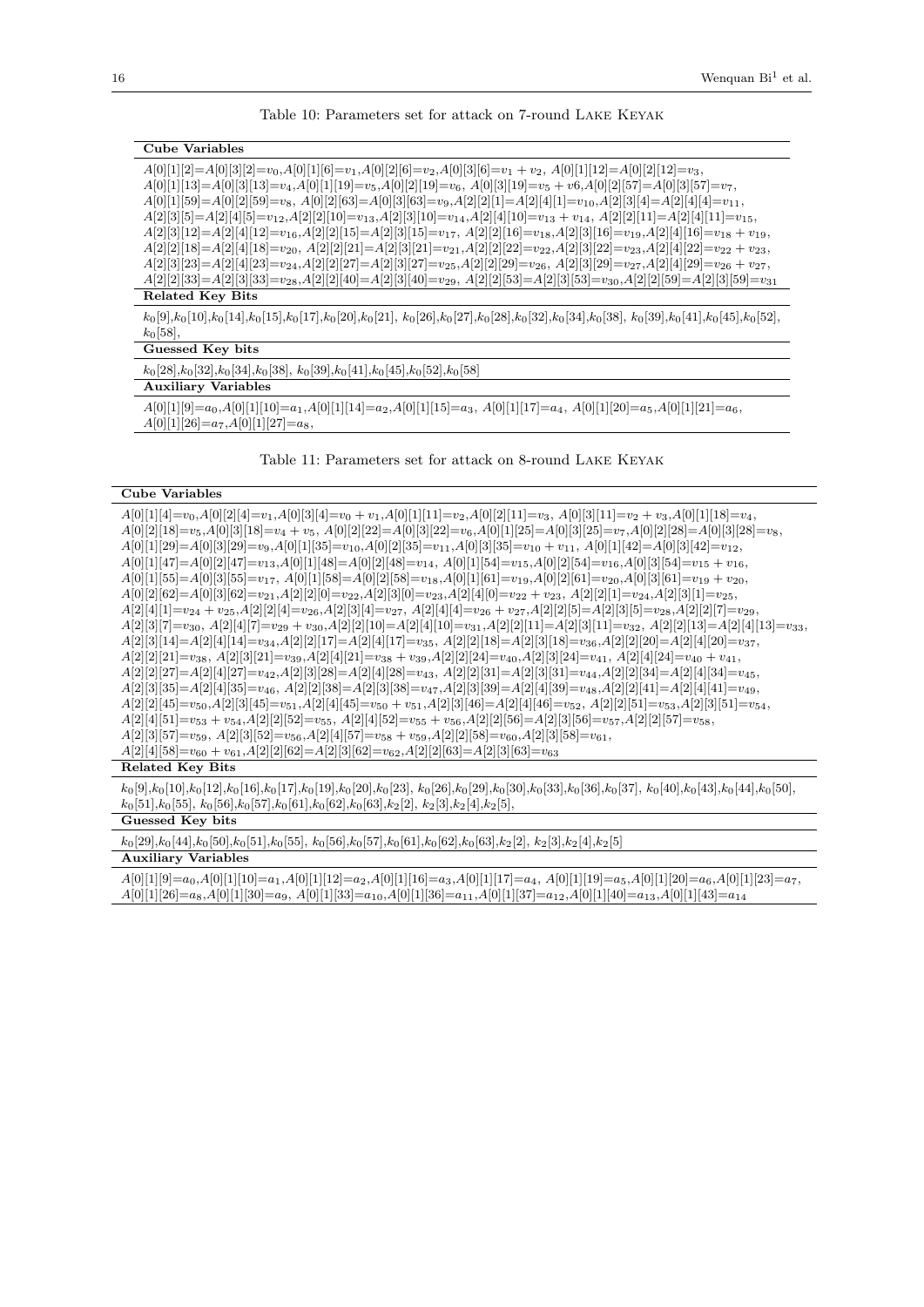|  |  | Table 12: Parameters set for attack on 7-round KETJE MINOR |  |  |  |  |  |  |
|--|--|------------------------------------------------------------|--|--|--|--|--|--|
|--|--|------------------------------------------------------------|--|--|--|--|--|--|

<span id="page-16-0"></span>

| <b>Cube Variables</b>                                                                                                                                                                                                                                                                                                                                                                                                                                                                                                                                                                                                                                                                                                                                                                                                                                                                                                                                                                                                                                                                                                                                                                                                                                                                                                                                                                                                                                                                                                                                                                                                                                                                                                                                                                                                                                                                                                                                                                                                                                                                                                                                                                                                                                                                                                                                                                                                                                                                                                                                                                                                                                                                                                                           |
|-------------------------------------------------------------------------------------------------------------------------------------------------------------------------------------------------------------------------------------------------------------------------------------------------------------------------------------------------------------------------------------------------------------------------------------------------------------------------------------------------------------------------------------------------------------------------------------------------------------------------------------------------------------------------------------------------------------------------------------------------------------------------------------------------------------------------------------------------------------------------------------------------------------------------------------------------------------------------------------------------------------------------------------------------------------------------------------------------------------------------------------------------------------------------------------------------------------------------------------------------------------------------------------------------------------------------------------------------------------------------------------------------------------------------------------------------------------------------------------------------------------------------------------------------------------------------------------------------------------------------------------------------------------------------------------------------------------------------------------------------------------------------------------------------------------------------------------------------------------------------------------------------------------------------------------------------------------------------------------------------------------------------------------------------------------------------------------------------------------------------------------------------------------------------------------------------------------------------------------------------------------------------------------------------------------------------------------------------------------------------------------------------------------------------------------------------------------------------------------------------------------------------------------------------------------------------------------------------------------------------------------------------------------------------------------------------------------------------------------------------|
| $A[1][0][0]=A[1][3][0]=v_0, A[1][0][1]=A[1][3][1]=v_1, A[1][0][2]=A[1][3][2]=v_2, A[1][0][3]=A[1][3][3]=v_3,$<br>$A[1][0][4] = A[1][3][4] = v_4, A[1][0][5] = A[1][3][5] = v_5, A[1][0][6] = A[1][3][6] = v_6, A[1][0][7] = A[1][3][7] = v_7,$<br>$A[1][0][8] = A[1][3][8] = v_8, A[1][0][9] = A[1][3][9] = v_9, A[1][0][10] = A[1][3][10] = v_{10}, A[1][0][11] = A[1][3][11] = v_{11},$<br>$A[1][0][12] = A[1][3][12] = v_{12}, A[1][0][13] = A[1][3][13] = v_{13}, A[1][0][14] = A[1][3][14] = v_{14}, A[1][0][15] = A[1][3][15] = v_{15},$<br>$A[1][0][16] = A[1][3][16] = v_{16}, A[1][0][17] = A[1][3][17] = v_{17}, A[1][0][18] = A[1][3][18] = v_{18}, A[1][0][19] = A[1][3][19] = v_{19},$<br>$A[1][0][20] = A[1][3][20] = v_{20}, A[1][0][21] = A[1][3][21] = v_{21}, A[1][0][22] = A[1][3][22] = v_{22}, A[1][0][23] = A[1][3][23] = v_{23},$<br>$A[1][0][24] = A[1][3][24] = v_{24}, A[1][0][25] = A[1][3][25] = v_{25}, A[1][0][26] = A[1][3][26] = v_{26}, A[1][0][27] = A[1][3][27] = v_{27}, A[1][0][26] = v_{26}, A[1][0][27] = v_{27}, A[1][0][28] = v_{28}, A[1][0][29] = v_{29}, A[1][0][27] = v_{29}, A[1][0][27] = v_{20}, A[1][0][27] = v_{21}, A[1][0][28] = v_{22},$<br>$A[1][0][28] = A[1][3][28] = v_{28}, A[1][0][29] = A[1][3][29] = v_{29}, A[1][0][30] = A[1][3][30] = v_{30}, A[1][0][31] = A[1][3][31] = v_{31},$<br>$A[3][0][0] = A[3][2][0] = v_{32}, A[3][0][1] = A[3][2][1] = v_{33}, A[3][0][2] = A[3][2][2] = v_{34}, A[3][0][3] = A[3][2][3] = v_{35},$<br>$A[3][0][4] = A[3][2][4] = v_{36}, A[3][0][5] = A[3][2][5] = v_{37}, A[3][0][6] = A[3][2][6] = v_{38}, A[3][0][7] = A[3][2][7] = v_{39},$<br>$A[3][0][8]=A[3][2][8]=v_{40}, A[3][0][9]=A[3][2][9]=v_{41}, A[3][0][10]=A[3][2][10]=v_{42}, A[3][0][11]=A[3][2][11]=v_{43},$<br>$A[3][0][12] = A[3][2][12] = v_{44}, A[3][0][13] = A[3][2][13] = v_{45}, A[3][0][14] = A[3][2][14] = v_{46}, A[3][0][15] = A[3][2][15] = v_{47}, A[3][0][16] = v_{48}, A[3][0][16] = v_{49}, A[3][0][16] = v_{49}, A[3][0][16] = v_{49}, A[3][0][16] = v_{49}, A[3][0][16] = v_{40}, A[3][0][16] = v_{40}, A[3][0][16] = v_{40},$<br>$A[3][0][16] = A[3][2][16] = v_{48}, A[3][0][17] = A[3][2][17] = v_{49}, A[3][0][18] = A[3][2][18] = v_{50}, A[3][0][19] = A[3][2][19] = v_{51},$<br>$A[3][0][20] = A[3][2][20] = v_{52}$ , $A[3][0][21] = A[3][2][21] = v_{53}$ , $A[3][0][22] = A[3][2][22] = v_{54}$ , $A[3][0][23] = A[3][2][23] = v_{55}$ ,<br>$A[3][0][24] = A[3][2][24] = v_{56}, A[3][0][25] = A[3][2][25] = v_{57}, A[3][0][26] = A[3][2][26] = v_{58}, A[3][0][27] = A[3][2][27] = v_{59},$<br>$A[3][0][28] = A[3][2][28] = v_{60}, A[3][0][29] = A[3][2][29] = v_{61}, A[3][0][30] = A[3][2][30] = v_{62}, A[3][0][31] = A[3][2][31] = v_{63}$ |
| <b>Related Key Bits</b>                                                                                                                                                                                                                                                                                                                                                                                                                                                                                                                                                                                                                                                                                                                                                                                                                                                                                                                                                                                                                                                                                                                                                                                                                                                                                                                                                                                                                                                                                                                                                                                                                                                                                                                                                                                                                                                                                                                                                                                                                                                                                                                                                                                                                                                                                                                                                                                                                                                                                                                                                                                                                                                                                                                         |
| $k_0[8], k_0[9], k_0[10], k_0[11], k_0[12], k_0[13], k_0[14], k_0[15], k_0[16], k_0[17], k_0[18], k_0[19], k_0[20], k_0[21], k_0[22], k_0[23], k_0[24], k_0[24], k_0[24], k_0[24], k_0[24], k_0[24], k_0[24], k_0[24], k_0[24], k_0[24], k_0[24], k_0[24], k_0[24], k_0[24], k_0[24], k_0[2$<br>$k_0[25], k_0[26], k_0[27], k_0[28], k_0[29], k_0[30], k_0[31], k_1[0], k_1[1], k_1[2], k_1[3], k_1[4], k_1[5], k_1[6], k_1[7], k_1[8], k_1[9], k_1[10], k_1[10], k_1[11], k_1[2], k_1[2], k_1[3], k_1[4], k_1[5], k_1[6], k_1[7], k_1[8], k_1[9], k_1[10], k_1[11], k_1[10], k_1[11], k_1[11], k$<br>$k_1[11], k_1[12], k_1[13], k_1[14], k_1[15], k_1[16], k_1[17], k_1[18], k_1[19], k_1[20], k_1[21], k_1[22], k_1[23], k_1[24], k_1[25], k_1[26], k_1[27], k_1[26], k_1[27], k_1[27], k_1[28], k_1[29], k_1[20], k_1[20], k_1[20], k_1[21], k_1[22], k_1[26], k_1[27], k_1[28], k_1[29], k_1$<br>$k_1[28], k_1[29], k_1[30], k_1[31], k_3[0], k_3[1], k_3[2], k_3[3], k_3[4], k_3[5], k_3[6], k_3[7], k_3[8], k_3[9], k_3[10], k_3[11], k_3[12], k_3[13], k_3[13], k_3[13], k_3[13], k_3[13], k_3[13], k_3[13], k_3[13], k_3[13], k_3[13], k_3[13], k_3[13], k_3[13], k_3[13], k_3[13], k_3[13$<br>$k_3[14], k_3[15], k_3[16], k_3[17], k_3[18], k_3[19], k_3[20], k_3[21], k_3[22], k_3[23], k_3[24], k_3[25], k_3[26], k_3[27], k_3[28], k_3[29], k_3[29], k_3[29], k_3[20], k_3[20], k_3[20], k_3[20], k_3[20], k_3[20], k_3[20], k_3[20], k_3[21], k_3[20], k_3[21], k_3[21], k_3[22], k_3$<br>$k_3[30], k_3[31], k_4[0], k_4[1], k_4[2], k_4[3], k_4[4], k_4[5], k_4[6], k_4[7],$                                                                                                                                                                                                                                                                                                                                                                                                                                                                                                                                                                                                                                                                                                                                                                                                                                                                                                                                                                                                                                                                                                                                                     |
| <b>Guessed Key bits</b>                                                                                                                                                                                                                                                                                                                                                                                                                                                                                                                                                                                                                                                                                                                                                                                                                                                                                                                                                                                                                                                                                                                                                                                                                                                                                                                                                                                                                                                                                                                                                                                                                                                                                                                                                                                                                                                                                                                                                                                                                                                                                                                                                                                                                                                                                                                                                                                                                                                                                                                                                                                                                                                                                                                         |
| $k_0[8], k_0[9], k_0[10], k_0[11], k_0[12], k_0[13], k_0[14], k_0[15], k_0[16], k_0[17], k_0[18], k_0[19], k_0[20], k_0[21], k_0[22], k_0[23], k_0[24], k_0[23], k_0[24], k_0[24], k_0[24], k_0[24], k_0[24], k_0[24], k_0[24], k_0[24], k_0[24], k_0[24], k_0[24], k_0[24], k_0[24], k_0[2$<br>$k_0[25], k_0[26], k_0[27], k_0[28], k_0[29], k_0[30], k_0[31], k_3[16], k_3[17], k_3[18], k_3[19], k_3[20], k_3[21], k_3[22], k_3[23], k_3[24], k_3[23], k_3[22], k_3[32], k_3[32], k_3[32], k_3[32], k_3[32], k_3[32], k_3[32], k_3[32], k_3[32], k_3[32], k_3[32], k_3[32], k_3[32], k_3$<br>$k_3[25], k_3[26], k_3[27], k_3[28], k_3[29], k_3[30], k_3[31], k_4[0], k_4[1], k_4[2], k_4[3], k_4[4], k_4[5], k_4[6], k_4[7]$                                                                                                                                                                                                                                                                                                                                                                                                                                                                                                                                                                                                                                                                                                                                                                                                                                                                                                                                                                                                                                                                                                                                                                                                                                                                                                                                                                                                                                                                                                                                                                                                                                                                                                                                                                                                                                                                                                                                                                                                                 |
| <b>Auxiliary Variables</b>                                                                                                                                                                                                                                                                                                                                                                                                                                                                                                                                                                                                                                                                                                                                                                                                                                                                                                                                                                                                                                                                                                                                                                                                                                                                                                                                                                                                                                                                                                                                                                                                                                                                                                                                                                                                                                                                                                                                                                                                                                                                                                                                                                                                                                                                                                                                                                                                                                                                                                                                                                                                                                                                                                                      |
| $A[1][3][0]=a_0+v_0, A[1][3][1]=a_1+v_1, A[1][3][2]=a_2+v_2, A[1][3][3]=a_3+v_3, A[1][3][4]=a_4+v_4, A[1][3][5]=a_5+v_5,$<br>$A[1][3][6]=a_6+v_6, A[1][3][7]=a_7+v_7, A[1][3][8]=a_8+v_8, A[1][3][9]=a_9+v_9, A[1][3][10]=a_{10}+v_{10},$<br>$A[1][3][11]=a_{11}+v_{11}, A[1][3][12]=a_{12}+v_{12}, A[1][3][13]=a_{13}+v_{13}, A[1][3][14]=a_{14}+v_{14}, A[1][3][15]=a_{15}+v_{15},$<br>$A[1][3][16]=a_{16}+v_{16},\\ A[1][3][17]=a_{17}+v_{17},\\ A[1][3][18]=a_{18}+v_{18},\\ A[1][3][19]=a_{19}+v_{19},\\ A[1][3][20]=a_{20}+v_{20},\\ A[1][3][20]=a_{16}+v_{16},\\ A[1][3][20]=a_{17}+v_{17},\\ A[1][3][20]=a_{18}+v_{18},\\ A[1][3][20]=a_{19}+v_{19},\\ A[1][3][20]=a_{10}+v_{19},\\ A[1][3][20]=a$<br>$A[1][3][21]=a_{21}+v_{21}A[1][3][22]=a_{22}+v_{22}A[1][3][23]=a_{23}+v_{23}$ , $A[1][3][24]=a_{24}+v_{24}A[1][3][25]=a_{25}+v_{25}$ ,<br>$A[1][3][26]=a_{26}+v_{26}, A[1][3][27]=a_{27}+v_{27}, A[1][3][28]=a_{28}+v_{28}, A[1][3][29]=a_{29}+v_{29}, A[1][3][30]=a_{30}+v_{30},$<br>$A[1][3][31]=a_{31}+v_{31}, A[3][0][0]=a_{32}+v_{32}, A[3][0][1]=a_{33}+v_{33}, A[3][0][2]=a_{34}+v_{34}, A[3][0][3]=a_{35}+v_{35},$<br>$A[3][0][4]=a_{36}+v_{36}$ , $A[3][0][5]=a_{37}+v_{37}$ , $A[3][0][6]=a_{38}+v_{38}$ , $A[3][0][7]=a_{39}+v_{39}$ , $A[3][0][8]=a_{40}+v_{40}$ ,<br>$A[3][0][9]=a_{41}+v_{41},A[3][0][10]=a_{42}+v_{42},A[3][0][11]=a_{43}+v_{43},A[3][0][12]=a_{44}+v_{44},A[3][0][13]=a_{45}+v_{45},$<br>$A[3][0][14]=a_{46}+v_{46}, A[3][0][15]=a_{47}+v_{47}$                                                                                                                                                                                                                                                                                                                                                                                                                                                                                                                                                                                                                                                                                                                                                                                                                                                                                                                                                                                                                                                                                                                                                                                                                                                   |